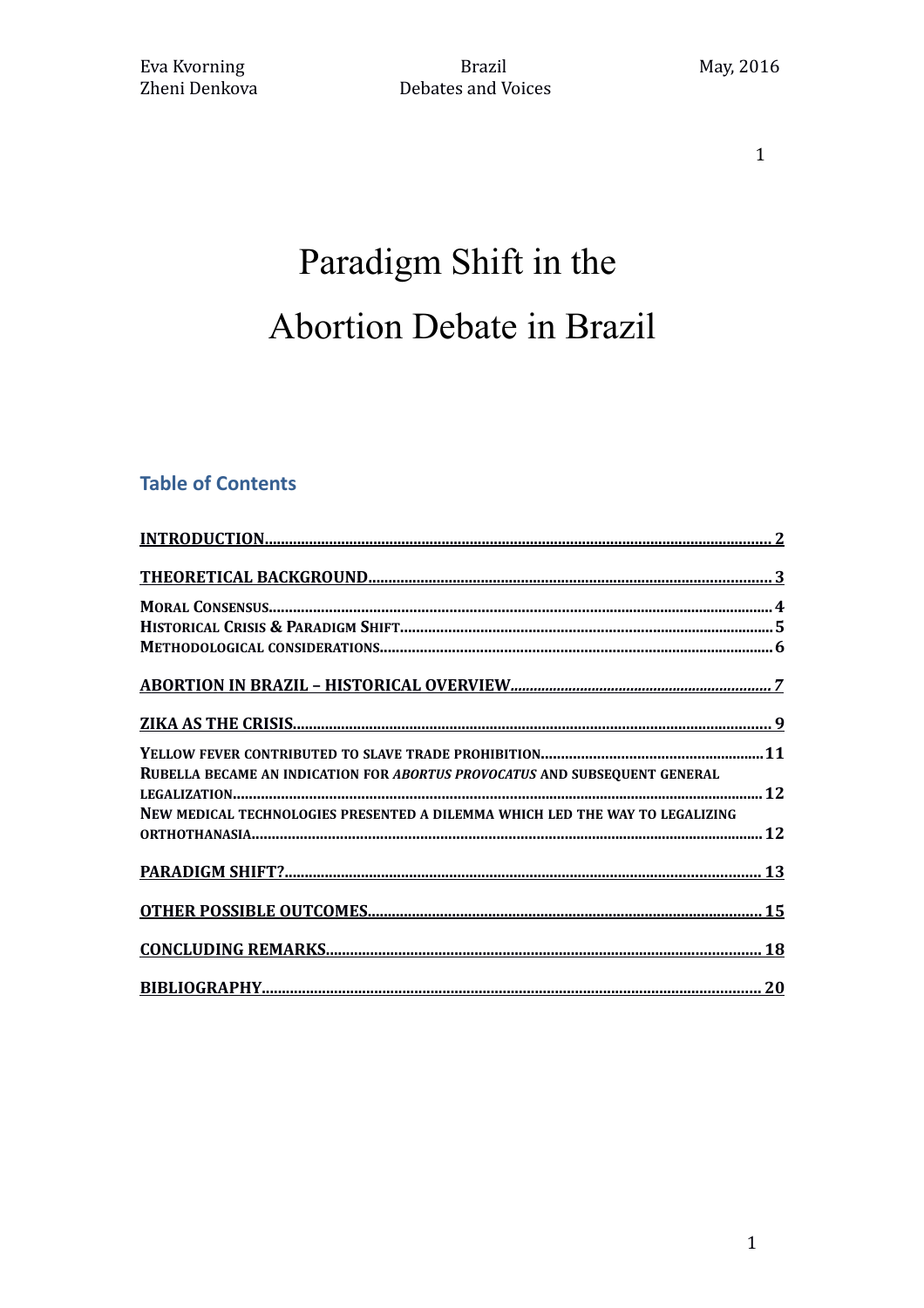## **Introduction**

A pregnant woman is not always able to face motherhood. For a variety of reasons the future of mother and child can seem so insecure that she resorts to an induced abortion, in Latin *abortus provocatus,* defined as the termination of pregnancy before the fetus is viable, brought on intentionally by medication or instrumentation (Medical Dictionary). In Brazil, this happens in an estimated million or more cases each year (IBGE). As most of the abortions are performed under unsafe conditions (WHO 2011) many women either die or need hospitalization after the intervention, and unsafe abortion, in fact, is one of the top five causes of maternal death in Brazil (Barroso 2014: 261). At present, Brazilian law condemns *abortus provocatus*, except in case of 1) the pregnancy being the result of a rape, 2) the mother's life is at risk and 3) predictable anencephaly, a serious birth defect in which a baby is born with the congenital absence of brain and parts of skull and scalp and dies shortly after birth (IBID). The penalties for seeking and practicing abortion are quite severe, from one to three years of imprisonment, amounting to the double, in case the woman dies (HRW 2009). Not only do these conditions cause personal trauma for a considerable part of Brazil's population, they also weigh heavily on the public health system. Therefore, a debate has been ongoing for years about the way society ought to face the issue. Voices have been raised from the medical profession, various religious groups, human rights organizations and feminists, against or in favor of making it legal for women to terminate an unwanted pregnancy. Nonetheless, a change is still pending.

Recently, alarming news rekindled the debate and attracted the attention of global leaders: as of November, 21, 2015, Brazil's health authorities raised alarm over 739 cases of suspected microcephaly, a syndrome where babies are born with abnormally small skulls and reduced brains (Ministry of Health). On November 17, Zika flu virus had been found in samples from two pregnant women, whose ultrasonic examinations indicated microcephalic fetuses (IBID). Although considered an important finding, all hypotheses were being meticulously studied by the Ministry of Health. But as the months went by, epidemiological reports from the Brazilian Ministry of Health (IBID) became more and more definite about the relationship between microcephaly and Zika infections. By January 2, 2016, a total of 3.174 cases of microcephaly suspected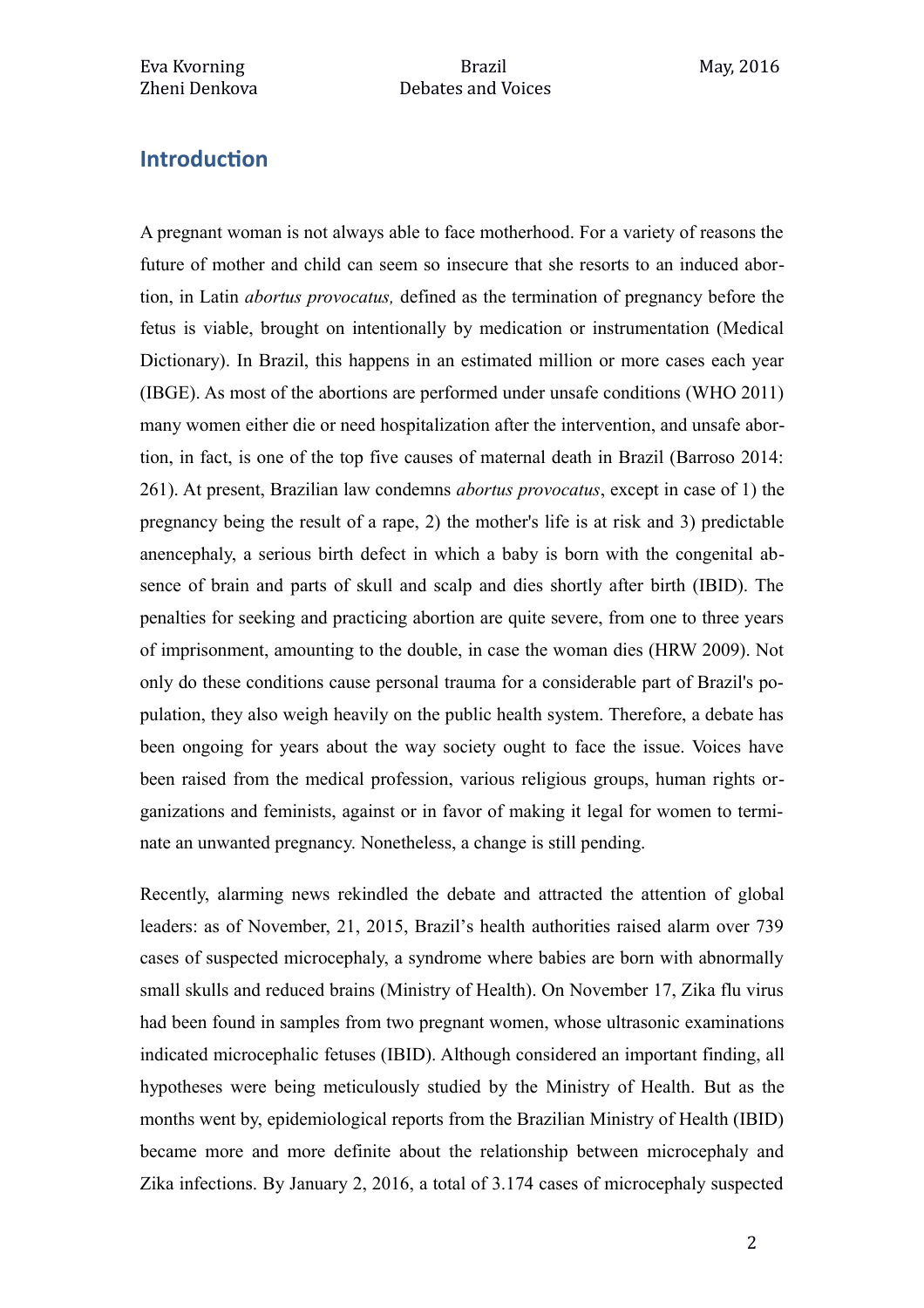to be related to Zika virus had been reported, and on April 2, 2016 the number reached 6.906 (Ministry of Health). The WHO has now officially confirmed the supposition of a connection, and as the Zika flu takes on the dimensions of an epidemic, there is growing concern about the problem, in Brazil as well as internationally. This situation recalls precedents that led to change. Therefore, we decided to study the matter and we have found basis for the following problem statement:

*Using the theory of paradigm shift, this paper will argue that the Zika epidemic has the potential to act as the crisis that could trigger a change in the abortion debate in Brazil, leading to a new moral consensus.*

In order to answer the problem statement, the theory, central concepts and methodological considerations at play in this paper will first and foremost be presented. Thereafter, the analysis starts by shedding light on chosen periods from the historical development of the debate that led to the current paradigm on abortion in Brazil. Furthermore, the topical and highly discussed Zika virus will be analyzed with the concept of historical crisis. As a logical synthesis of the abovementioned two arguments, the probability of a paradigm shift to occur in the abortion debate in Brazil will be considered. Discussion and evaluation will take place continuously. Lastly, other possible outcomes of the current debate will be presented as alternatives to the suggested paradigm shift.

## **Theoretical Background**

In order to argue that the Zika virus will create a radical change in the abortion debate, the theory of paradigm shift as developed by Thomas Kuhn in the book *The Structure of Scientific Revolutions* (1970) together with the concept of moral consensus as presented by Ivan Dieb Miziara and Carmen Silva Molleis Galego Miziara in the article *Moral consensus theory: paradigm cases of abortion and orthothanasia in Brazil* (2013) will be applied.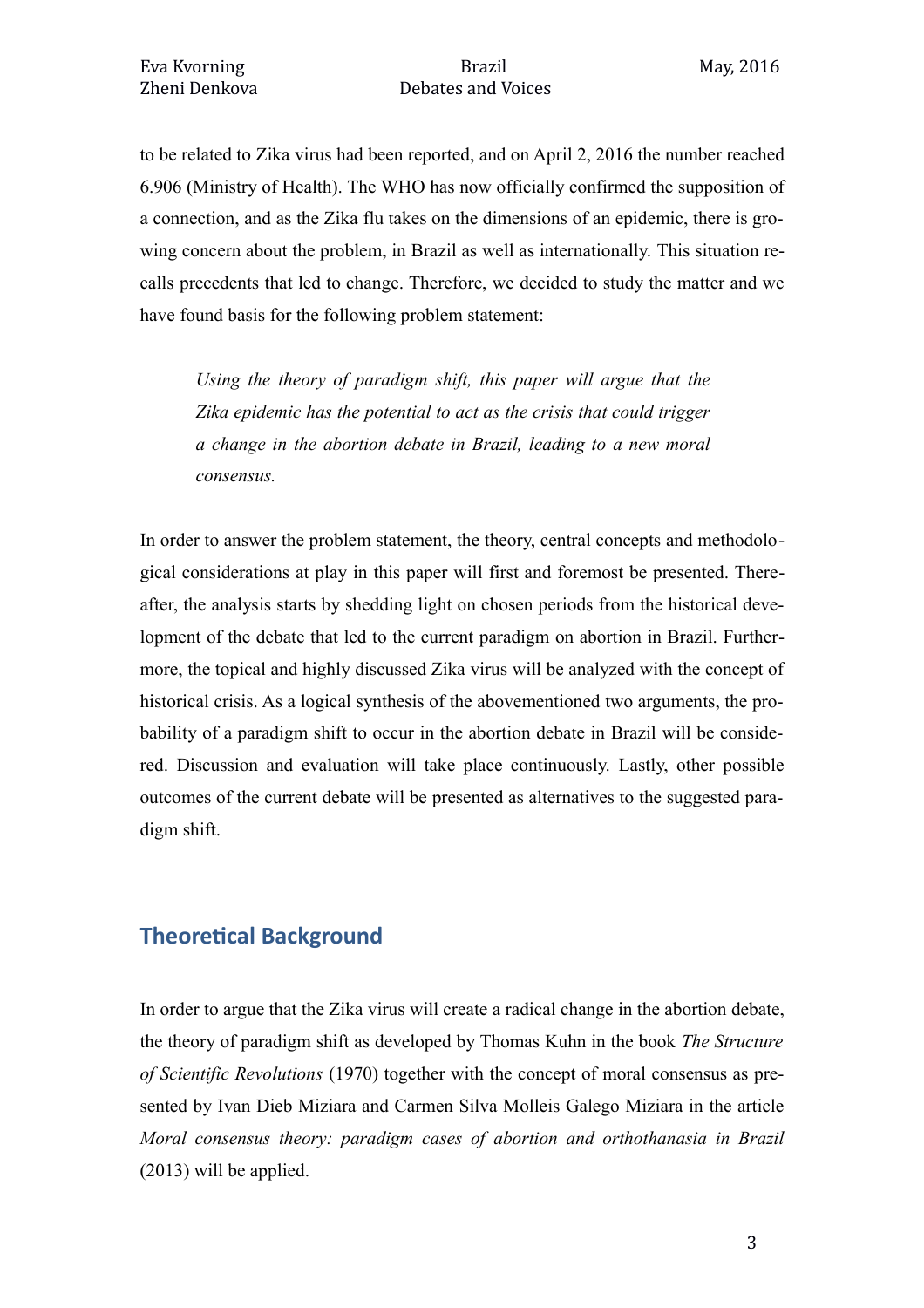#### **Paradigm**

The ordinary use of the word *paradigm* is to designate a "typical example or pattern of something; a pattern or model" (Oxford Dictionaries). For the philosopher and historian of science, Thomas Kuhn, the term plays "a key part in the practice which he calls 'normal' science" (Marshall 1994: 375). For Kuhn normal science means:

[...] research firmly based on one or more past scientific achievements, achievements that some particular scientific community acknowledges for a time as supplying the foundation for its further practice (1970: 10).

The notion of paradigm therefore covers the idea that in non-revolutionary periods in science, that is in times of normal science, there is a consensus in the scientific community about the ways of conduct, the theoretical and methodological rules that should be followed, the themes which are explored, the way they are researched etc.

#### **Moral Consensus**

Together with the notion of moral consensus, the concept of paradigm will be used to serve our analysis of the abortion debate in Brazil. Paradigm will therefore be understood as the prerequisite of society's consensus on values, norms and beliefs on a specific matter and the notion of moral consensus will be applied to reflect the majority view on the rules and sets of duties within a particular society, with a focus on the moral and ethical codes. It is indeed the moral consensus concept as developed by Miziara and Miziara (2013: 59) that offers the possibility to appropriate the concept of paradigm from the realm of exact science to shed light on the societal and moral question presented by abortion. The notion of moral consensus will add complexity and depth to the paradigm analysis and the focus will be on arguing for the paradigm shift within the moral consensus in the Brazilian society. Paradigms help establish and create meaning, as they provide the framework within which the societal rules, values and norms are created and directions are negotiated. The idea of the shared paradigm, that is the consensus on commitment and practices, on values and norms, will be used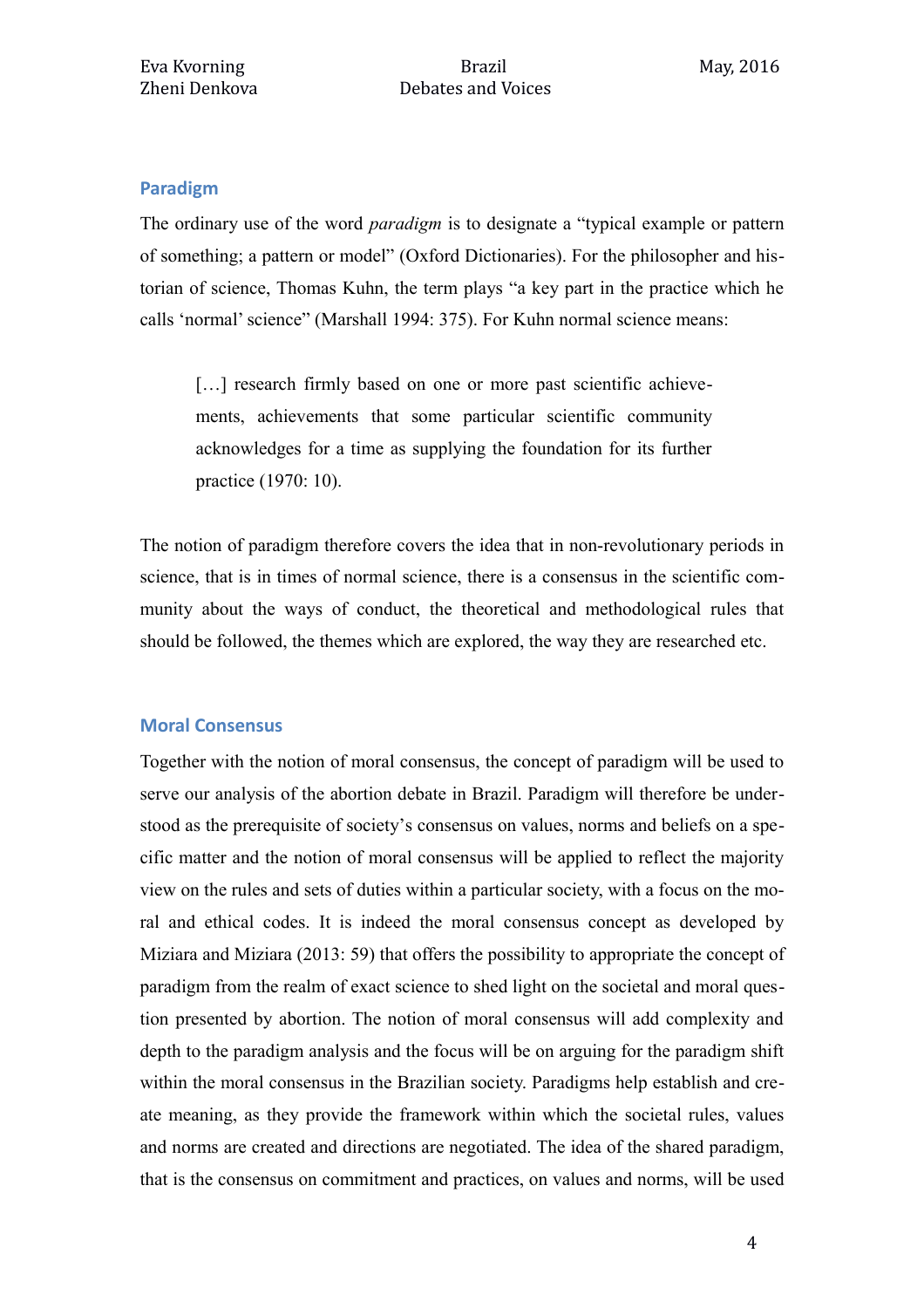to highlight those parts of the historical development of the abortion debate in Brazil that made the current paradigm possible.

#### **Historical Crisis & Paradigm Shif**

With the concept of historical crisis, Kuhn debunks the myth of science as being cumulative, and proves instead that it is the scientific revolutions and historical crisis that lead to a paradigm shift (Kuhn 1970: 12). The historical crisis appears in times when the current paradigm can no longer explain anomalies and provide meaning. In other words, according to Kuhn, there are two ways through which a paradigm change can occur: through discovery (novelty of fact) and by invention (novelty of theory) (IBID: 52). Discovery begins with the awareness of an anomaly, that is "with the recognition that nature has somehow violated the paradigm-induced expectations that govern modern science" (IBID: 53), that is by discovering new sorts of facts that cannot be explained by the current paradigm.

Meditating on Kuhn's theory about invention, or novelty of theory, as provoking paradigm change, Frank Pajares states:

As is the case with discovery, a change in an existing theory that results in the invention of a new theory is also brought about by the awareness of an anomaly. The emergence of new theory is generated by the persistent failures of the puzzles of normal science to be solved as they should (Pajares: 4).

In this paper it will be argued that the paradigm change will come about not by novelty of theory, but through the awareness of a powerful anomaly, a new fact that the ongoing paradigm cannot handle. Identifying the Zika epidemic as the historical crisis, allows for arguing that there is a need for a new paradigm that can explain these current anomalies and provide a framework to deal with them (Kuhn 1970: 23).

According to the authors of the theory of moral consensus, the discussions leading to a minimum moral consensus appear exclusively in times of a historical crisis.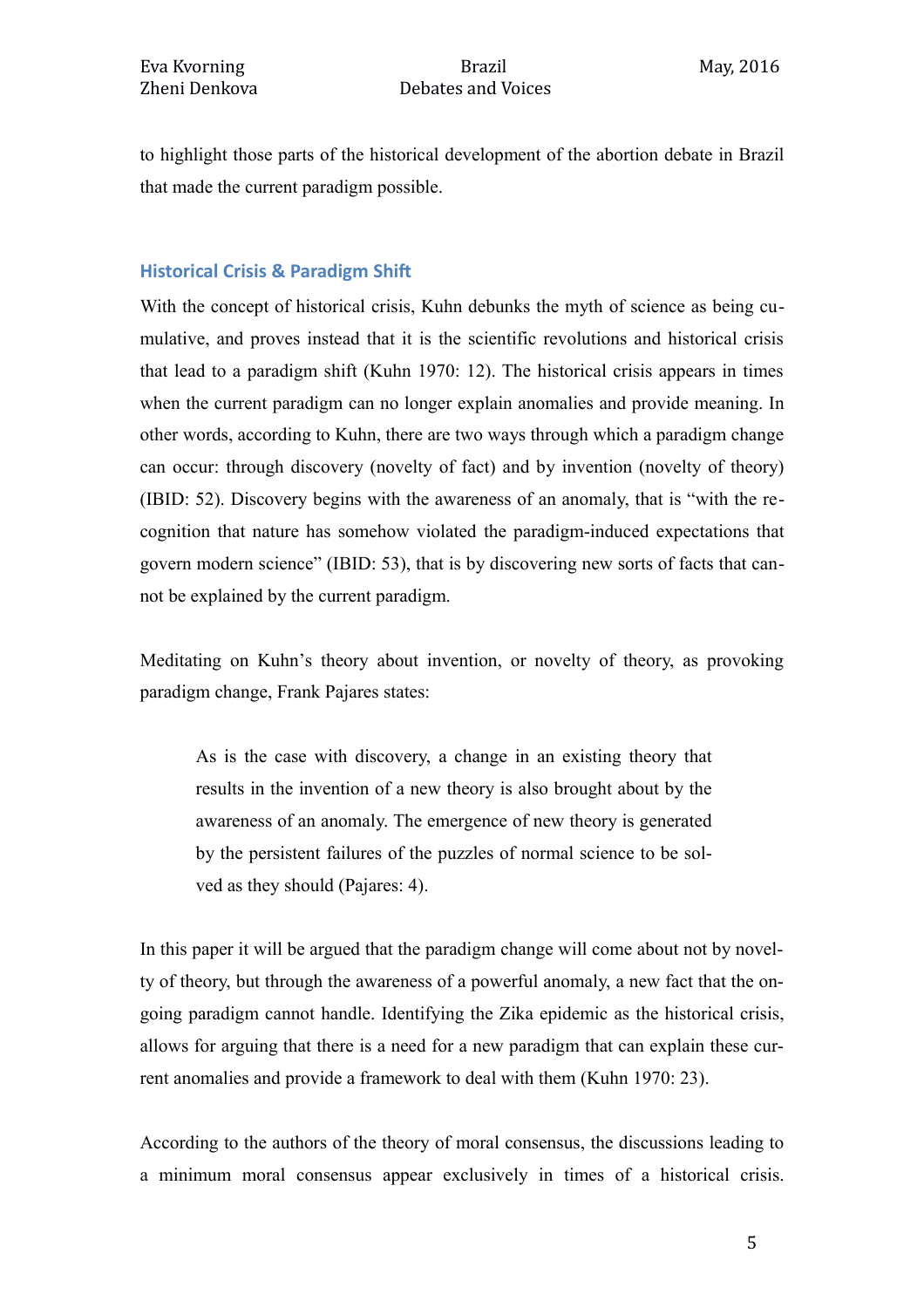Furthermore, the theory acknowledges the idea that if the discussions provoked by the crisis do not lead to a minimum consensus, then the old rules and duties remain unchanged. Likewise, according to Thomas Kuhn, the transition from a paradigm to crisis to a new paradigm, from which a new tradition of normal science can emerge, happens through:

[...] a reconstruction of the field from new fundamentals, a reconstruction that changes some of the field's most elementary theoretical generalizations as well as many of its paradigm methods and applications (Kuhn 1970: 85).

Using the theory of paradigm shift and the concept of historical crisis together with the concept of moral consensus, one can argue that new moral consensuses are born in the discussion provoked by a historical crisis. Hence, this paper's main goal is to argue that the Zika virus and its consequences for the Brazilian society can potentially act as the historical crisis that provokes discussions on moral consensus and might lead to the birth of a new consensus, a new paradigm.

#### **Methodological considerations**

Combining the theory that deals with scientific revolutions with the concept of moral consensus in order to explain the current abortion debate in Brazil and its possible outcome as a paradigm shift in the societal view on abortion of course has advantages and disadvantages.

On one hand, the theory of paradigm shift is generalist and has the advantage of being flexible and applicable in the explanation of a range of phenomena, but on the other hand, the generalist approach constitutes the disadvantage of omitting to take into account the specificities of each case. Using a theory from the realm of exact sciences and social sciences to explain moral consensus, questions of ethics and beliefs, adds value and a new perspective on the subject at hand, but also deprives the analysis of understanding the absolute dimension - the beliefs and ethics that are at play.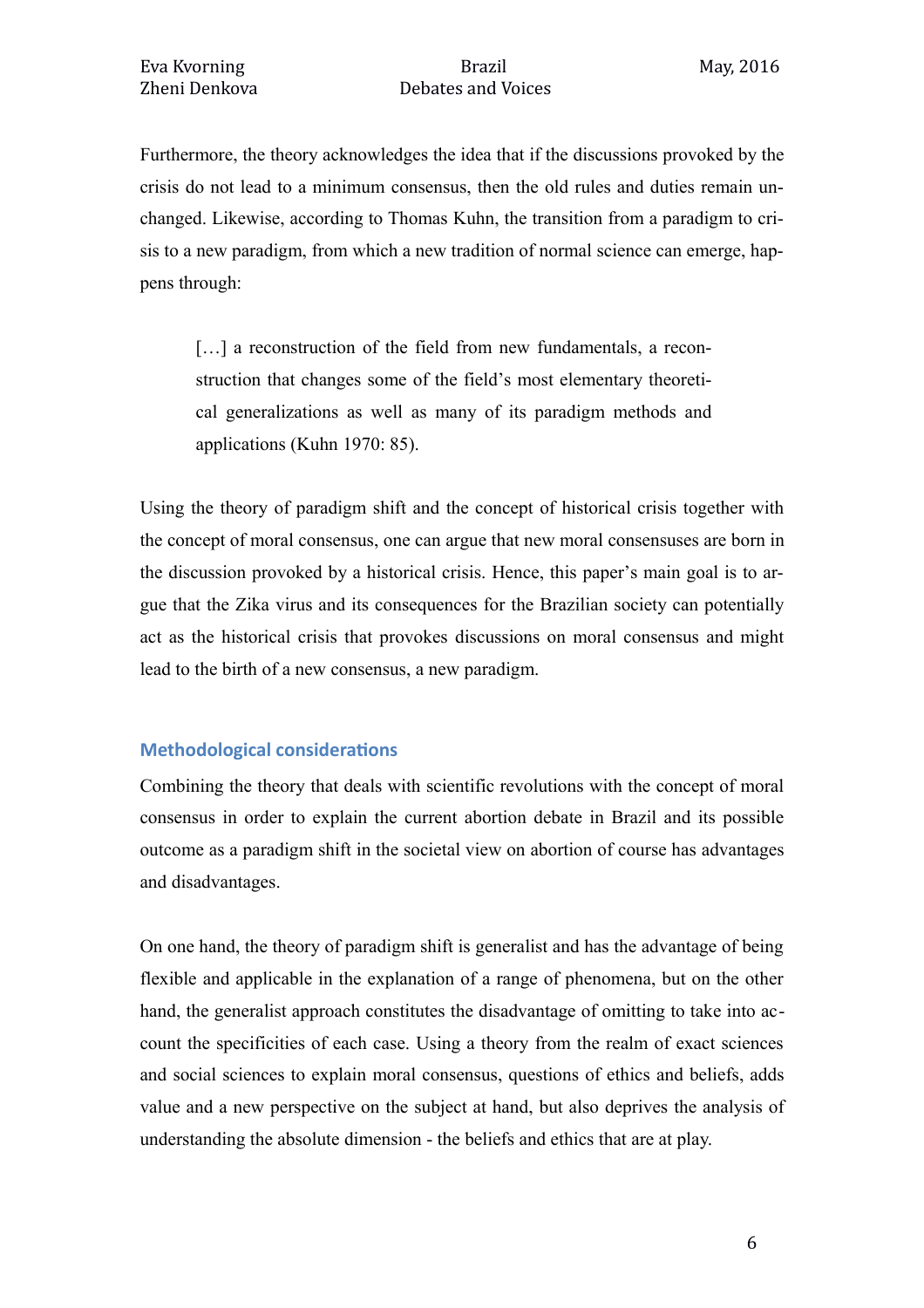Although the chosen approach serves this paper's purposes and scope perfectly, it stands in the way of 'predicting' and 'evaluating' the concrete situation in Brazil, delving in it and taking more nuances into account, which in the end could turn out to be crucial for the development of the debate. Nevertheless, it will provide the reader with an interesting overview, a zoomed out perspective of the past months' development and it will shed light on how the Zika epidemic could influence the future abortion debate.

Having covered the theoretical fundamentals of the paper, an analysis of the historical development of the abortion debate in Brazil follows.

## **Abortion in Brazil – Historical Overview**

Induced abortion has been practiced in Brazil for centuries, although condemned by law and moral codes. The majority of victims of unsafe abortions have been poor and unprivileged. Upper class women, who did not want to go through a pregnancy, have had and still have access to proficient assistance, in Brazil or abroad.

In the year 1500 Pedro Cabral's fleet arrived in what is now Brazil, and during the exploration of the place and its people, *o padre* José de Anchieta recorded the not uncommon practice of abortion. Whether it was for fear of childbirth or in resentment to the father-to-be, a pregnant woman might resort to ingesting a potion, squeezing the womb or lifting a heavy object in order to provoke an abortion (Barros et al.).

Traditionally, female healers tended the sick women. In the nineteenth century, with the introduction of modern European medicine, Brazilian midwives and doctors rivaled in treating women's diseases. Midwives were known to treat women's 'secret' ailments, which some doctors noted were abortions. Occasionally, doctors would avoid reporting sequences of an induced abortion to the authorities out of consideration for his client's reputation. Sometimes doctors would even be prepared to provide an abortion (Peard 1999: 126). But in the nation's overall catholic opinion, abortion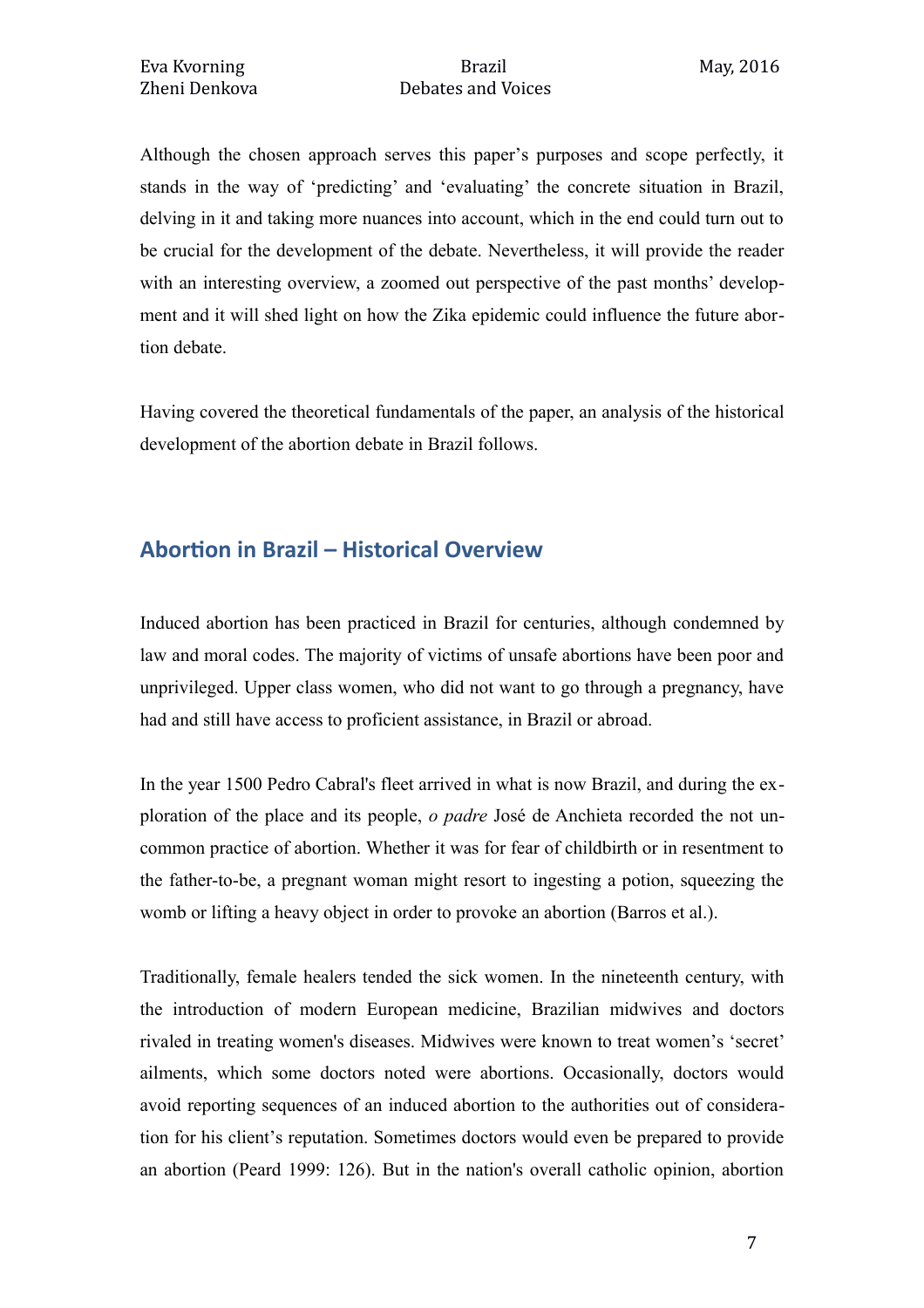was considered a sin, and the penal code from 1890 criminalized abortion in all circumstances (HRW 2009).

In the early twentieth century politics in Brazil were rather progressive, including feminist concerns, and in 1940 the penal code was amended in order to allow abortion in the cases of risk for the mother's life and of rape. During Brazil's military dictatorship from 1964 to 1985, legislation as well as law enforcement became more restrictive at a time when feminism won important battles elsewhere. In France and England, where abortion had been legalized in case of rape after World War I, abortion was further legalized between the late 1960s and the 1980s (Htun 2003: 142). That was also the case in communist countries. The anti-communist Brazilian dictatorship and the conservative institutional Catholic Church did not favor revision of abortion legislation. During these same years, however, liberation theologians held another stance in favor of the poor and for Human Rights and democracy (Correa 2010: 111).

After 1985 the democratization of politics in Brazil made it possible to advocate for less restrictive norms concerning abortion. Nonetheless, only after an eight year-long debate, from 2004 to 2012, was anencephaly accepted as an indication for legal abortion. In 2010 the Human Rights Program III called for decriminalization of abortion but soon debates became heated, and the language was modified to 'revise punitive legislation': "Abortion is considered to be a public health problem in relation to which access to health services is to be ensured" (IBID: 114). Opponents of abortion argue that legalizing the abortion of an anencephalic fetus would open the door for the legalization of abortion for other reasons. And religious groups in Brazil continue to oppose abortion. The Pentecostal lobby in Parliament embraces politicians from a wide range of parties, who reunite over this issue. Their forceful fight against legalization of abortion is based on the moral strictness and sanctity of life ethic that characterize the Pentecostal faith tradition. Between 1960 and 2000 followers of Protestant faiths, mainly Pentecostal, have increased from a mere 4 percent of the population in 1960 to 15.4 percent in 2000 (IBGE). So from their political representatives a strong resistance can be expected, alongside the Catholics who believe that abortion is a grave sin (Ogland & Verona 2011: 813)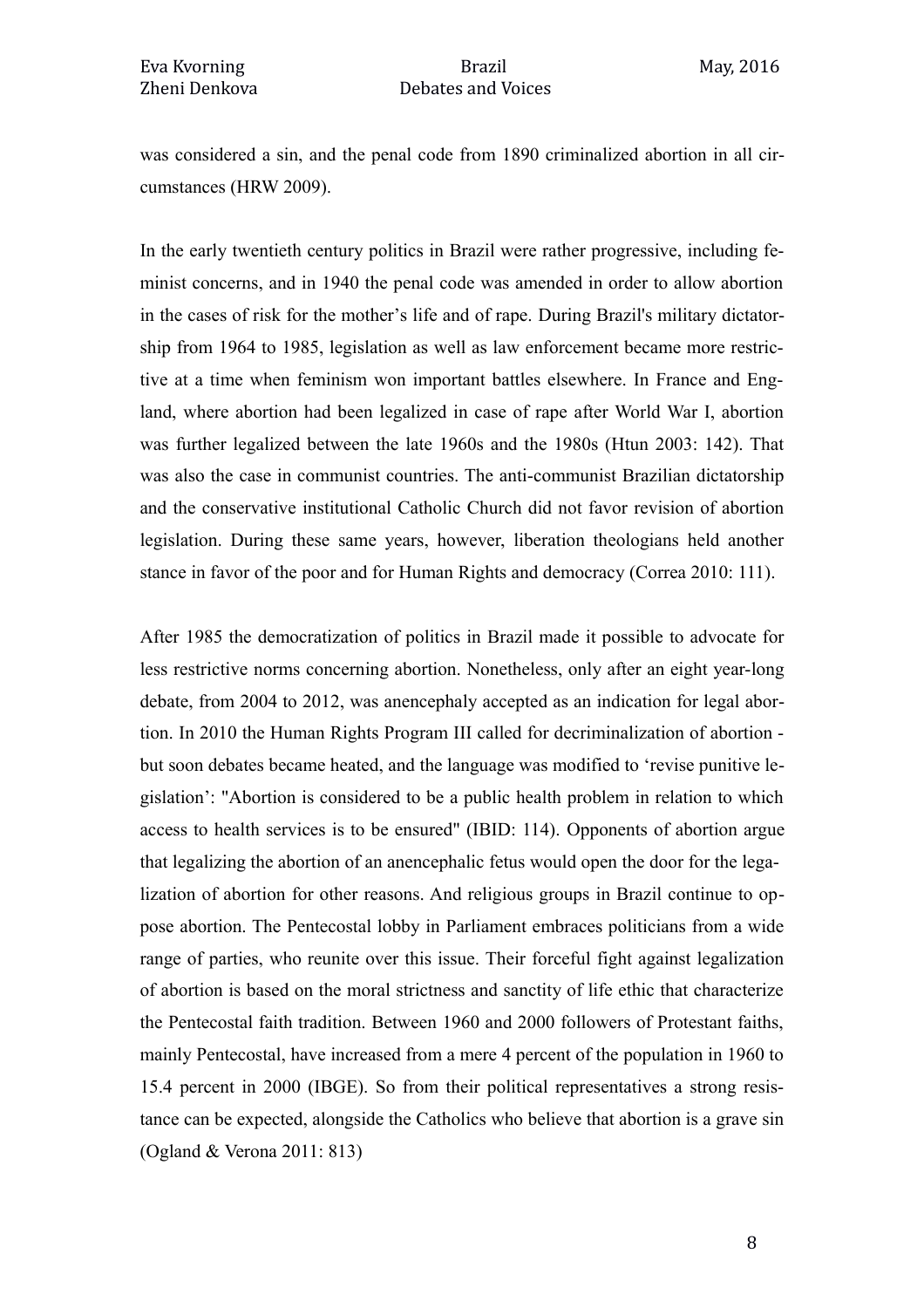Today, abortion remains illegal except under the abovementioned specific circumstances, and when on February 6, 2016, the Brazilian minister of Public Health, Marcelo Castro, was confronted with the WHO's recommendation, in view of the Zika epidemic, of permitting abortion when a fetus was diagnosed with microcephaly, the minister reminded the reporters that "a lei proíbe aborto" *(the law prohibits abortion)* (Neto 2016).

In this paper, we will consider the odds for a change in Brazilian legislation. The matter is urgent. Estimates of the illegal and therefore secret abortions vary between 1 and 4 million (HRW 2009). According to official records, in 2013 a total of 1.058.000 of *Brasileiras* aged 18-49 underwent induced abortion; this does not account for teenagers under 18, probably the most vulnerable group, nor do we know about the number of abortions that eluded recording (IBGE). The cost of treating the victims of failed abortions is high, and even within the narrow limits of legislation, resources are scarce, even if just to tend to the patients with the required indications. Resistance to change, however, is strong and to a large extent based on an immovable religious foundation.

## **Zika as the crisis**

After the analysis of the historical development of the current paradigm on abortion in Brazil, the following argument will focus on the potential of the Zika epidemic and the growing number of microcephaly cases among newborn babies to influence the abovementioned paradigm on abortion. In order to prove this influence, it will firstly be argued that the Zika epidemic and its consequences can be analyzed using Kuhn's notion of an anomaly powerful enough to provoke a historical crisis. Secondly, it will be proved through three empirical cases that crises hold an enormous potential to impact public opinion and political action both in Brazil and abroad.

As there is no such thing as universal truth or a paradigm that can provide the meaning and the explanatory framework for the whole society, deviations / anomalies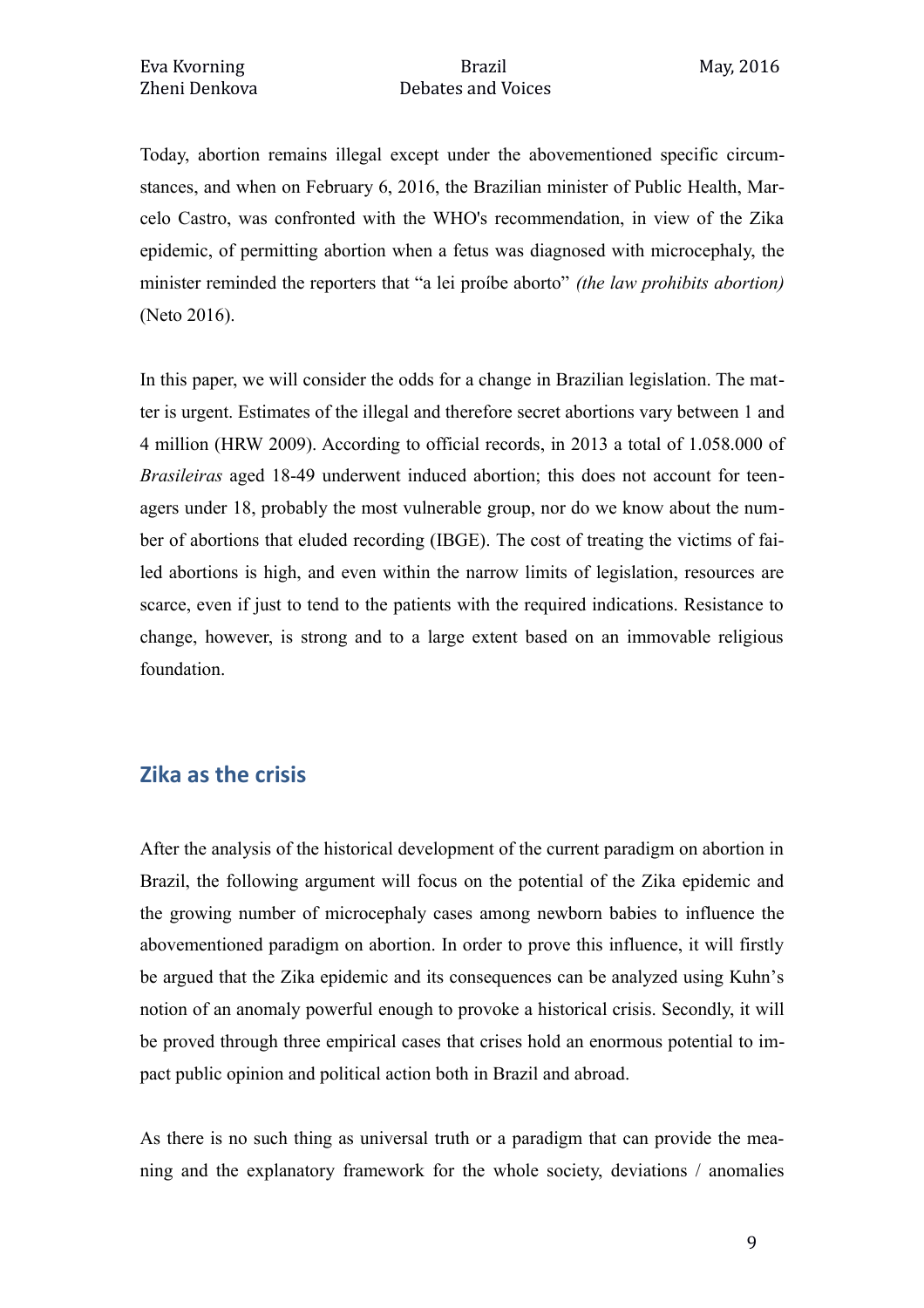from the current paradigm exist all the time and they are simply treated as exceptions by the members sharing the paradigm. Therefore, according to Kuhn, for an anomaly to evoke a crisis it needs to be more than just an anomaly (Kuhn 1970: 82). He does not provide a prescription on how to define such an anomaly that has the potential to provoke a crisis and eventually lead to a paradigm shift, but he suggests some descriptive characteristics, among which the following: "[…] often an anomaly will clearly call into question explicit and fundamental generalizations of the paradigm" (IBID). Taking this description into account, we argue that the Zika epidemic and the microcephaly cases in Brazil definitely question the explicit and fundamental generalizations of the current paradigm regarding abortion, namely in it being immoral, illegal and punishable.

So is the anomaly of the Zika epidemic and microcephaly powerful enough to create a historical crisis? Kuhn comments that all crises look alike in the beginning, that they all start with the blurring of the ongoing paradigm and the loosening of the rules (IBID: 84). When an anomaly appears, it is first isolated, and members are on the lookout for an explanation - in this stage, the rules are pushed and the borders of the current paradigm are stretched in order to try to appropriate and explain the anomaly in question. In order to argue that the Zika epidemic and microcephaly are an anomaly strong enough to turn into a historical crisis, the addition of anencephaly to the list of indications for legal abortions back in 2012 could be used as an example (Barroso 2014: 258-260). Accepting that in the case of this specific medical condition, abortion should be legal and allowed perfectly shows the stretching of the rules and the adaptation of anomalies and deviations to fit the ongoing paradigm.

Additionally, one could argue that the blurring of the borders of the current abortion paradigm as a direct consequence of the Zika epidemic and microcephaly is already happening. Pope Francis expressed in the media earlier this year his approval and even encouragement of the use of contraception for married women who have contracted the Zika virus (Catholic News Agency 2016). This statement would have been unthinkable only a year ago, when his position on contraception was much more conservative: "The pope called on families to be 'sanctuaries for respect for life', and praised the church for maintaining its opposition to modern birth control" (Kirch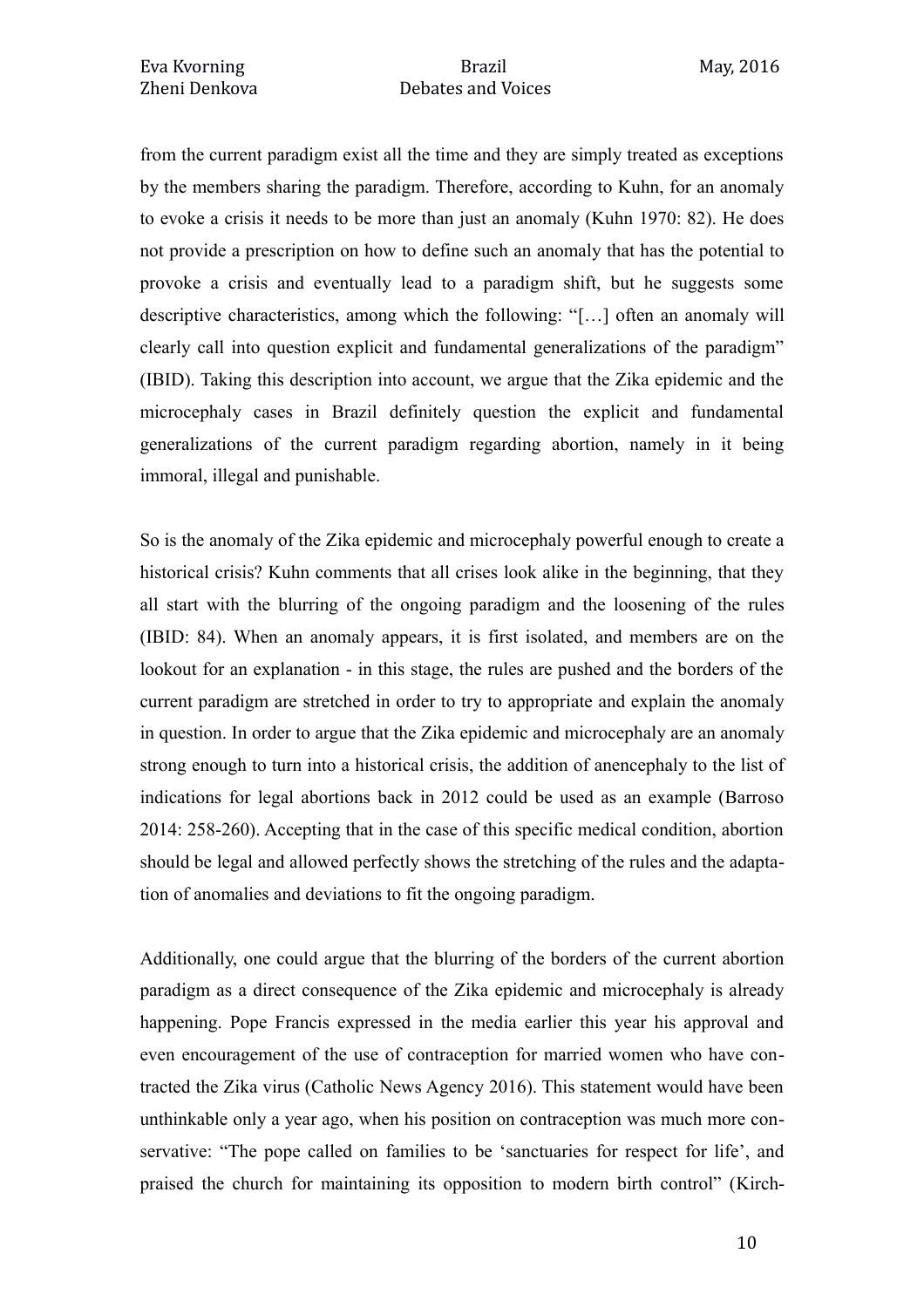gaessner 2015). This radical change and openness towards contraception wonderfully exemplifies how a paradigm could be stretched to comply with reality.

So far, it has been argued that the Zika epidemic and microcephaly could be treated as an anomaly powerful enough to evoke a historical crisis and that in its virtue as such it shares some crucial qualities with Kuhn's definition of historical crisis. In the course of history, important health issues have influenced public opinion, contributing decisively to the political debate. In the following, we will present three such cases.

#### **Yellow fever contributed to slave trade prohibition**

The article *O doutor Audouard em Barcelona (1821) e a repercussão de sua tese sobre a febre amarela no Brasil* by cultural historian Kaori Kodama (2008) reveals the influence of an epidemic on political decisions.

In the year 1821, a violent yellow fever epidemic killed over 17.000 of Barcelona's population of 100.000. The fever spread from the port to the outskirts, progressing into the wealthier quarters of town (IBID: 806). Horrified inhabitants fled from the city, and soon authorities in neighboring France sent a medical commission to investigate the causes and possible measures against its propagation (IBID: 807). The disease was believed to have arrived with a cargo from Havana, and the French military physician Mathieu François Maxime Audouard defended the following hypothesis: on vessels formerly used for transportation of slaves from Africa to the Americas, due to the bad hygiene on board, germs from African slaves, sick with yellow fever, would infect the wood of the ships, and from there, pass on to people who came into contact with goods or passengers (IBID: 808).

Audouard knew that most of the slave trade went by Brazil, so he invited his Brazilian colleagues to collect evidence for his hypothesis (Kodama IBID: 810). Many were skeptic. But in the midst of the 19th century, debate about termination of slave trade had become a hot topic in the Brazilian media, especially in *O Philantropo*, a journal edited by a medical doctor. So, when a vehement yellow fever ravaged Rio in 1850,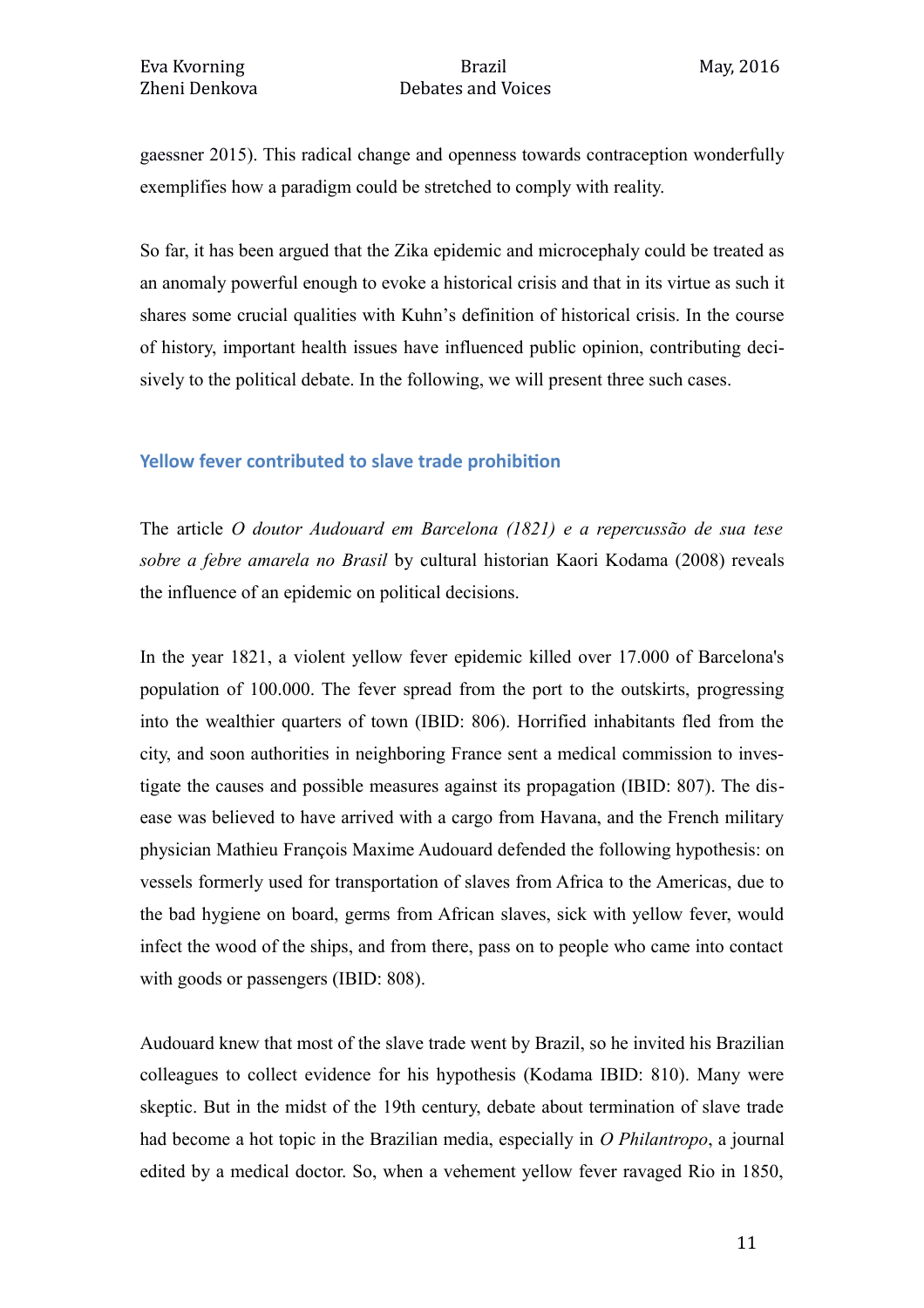## Zheni Denkova Debates and Voices

the time was ripe for arguing along the lines laid out by Audouard. The disease was called "a epidemia reinante ou a febre africana" and the connection between "a epidemia reinante" and slave trade was emphasized (Kodama 2008: 812).

Although many, also in the medical profession, doubted the validity of the argument, it is considered a weighty contribution to the public debate that eventually ended slave trafficking (IBID).

## **Rubella became an indication for** *abortus provocatus* **and subsequent general legalization**

Until the invention of a vaccine, rubella epidemics were frequent in many countries. In the mid-twentieth century, it became evident that if a pregnant woman caught the rubella virus during the first 3 months, she risked giving birth to a child with serious, irreversible handicaps, such as deafness, blindness or even microcephaly (Fonseca 2016). In 1959, the pioneer of medical genetics, Julia Bell, explained in the British Medical Journal, that "Abortion, […] had become the generally recognized treatment for the risk of fetal malformation induced by infection with the rubella virus [...]" (Löwy 2016), thereby stating clearly, that many British doctors and clinics acted illegally. This started a debate about legalization of induced abortion. Only eight years later, abortion during the first 24 weeks of gestation was legalized, and women became free to make their personal choice, - not only in the case of rubella (IBID).

## **New medical technologies presented a dilemma which led the way to legalizing orthothanasia**

When medical professionals have to decide about the 'right' treatment of their patients, they are guided by codes of medical ethics, originated from the Hippocratic Oath, but constantly changing "to accommodate and articulate changing views of medicine and society" (Markel 2004: 2028). The possibility of keeping a terminal patient alive raises a dilemma for health professionals. Since antiquity, patients "con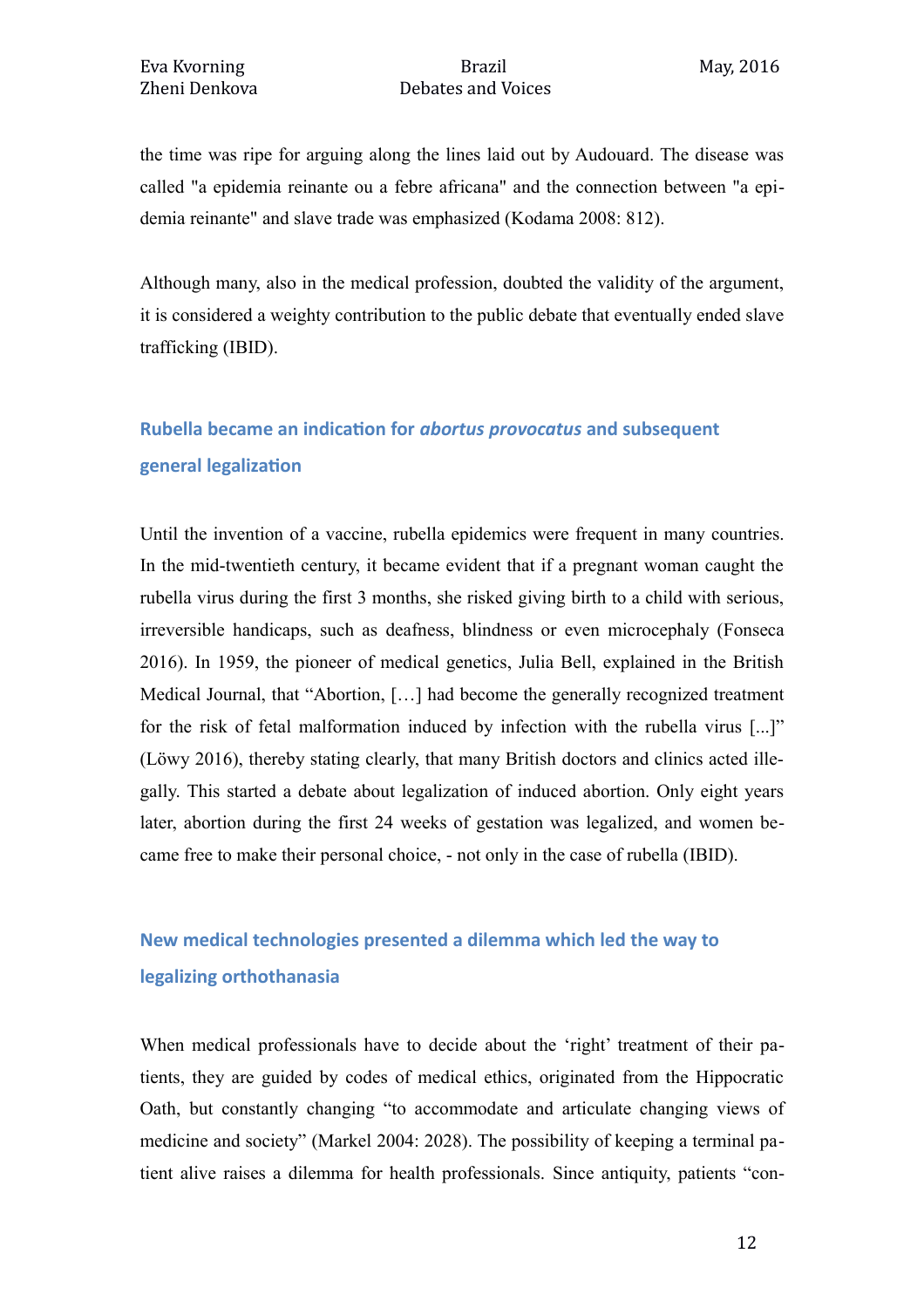fronted with terminal illness preferred a quick, painless death by means of poison to letting nature take its course" (Markel 2004: 2027). The question is: should doctors assist these patients by administering the poison? The original Hippocratic Oath says no, but most actual versions omit the issue (IBID).

Cases of 'brain dead' terminal patients with an irreversible illness have presented dilemmas to the medical profession since the development of technologies that make it possible to keep these patients clinically alive, but with no perspective of bringing them back to a conscious existence. Ivan Dieb Miziara and Carmen Silvia Miziara (2013) expose the development of moral consensus around such cases in Brazil. The practice of orthothanasia, or the withdrawal of care in a terminal illness to permit a 'passive death', was banned by law and the Code of Medical Ethics in Brazil for many years. In 2007 an extensive public debate started, involving doctors and lawyers and media surveys demonstrating that public opinion was in favor of orthothanasia. In 2009 the Code of Medical Ethics was modified to include the principle of permitting a passive death. According to Miziara and Miziara, "This modification established orthothanasia as appropriate in medical practice; it is now accepted by Brazilian society" (IBID: 60).

## **Paradigm shif?**

As already argued, historical crises in public health issues have the potential to radically influence moral consensus, public opinion and policies. So taking up the discussion from where it was left, that is: the Zika epidemic is a historical crisis, because of its impact on public health and its similarities with previous cases, but also because it fits into Kuhn's description of how a historical crisis start, we will now proceed to our third argument. The argument is a logical synthesis of the previous two and follows Kuhn's theory of how paradigm shifts come about.

So, in addition to starting similarly, all crises have, according to Kuhn, one of these three possible endings. In the first scenario, the current paradigm simply handles the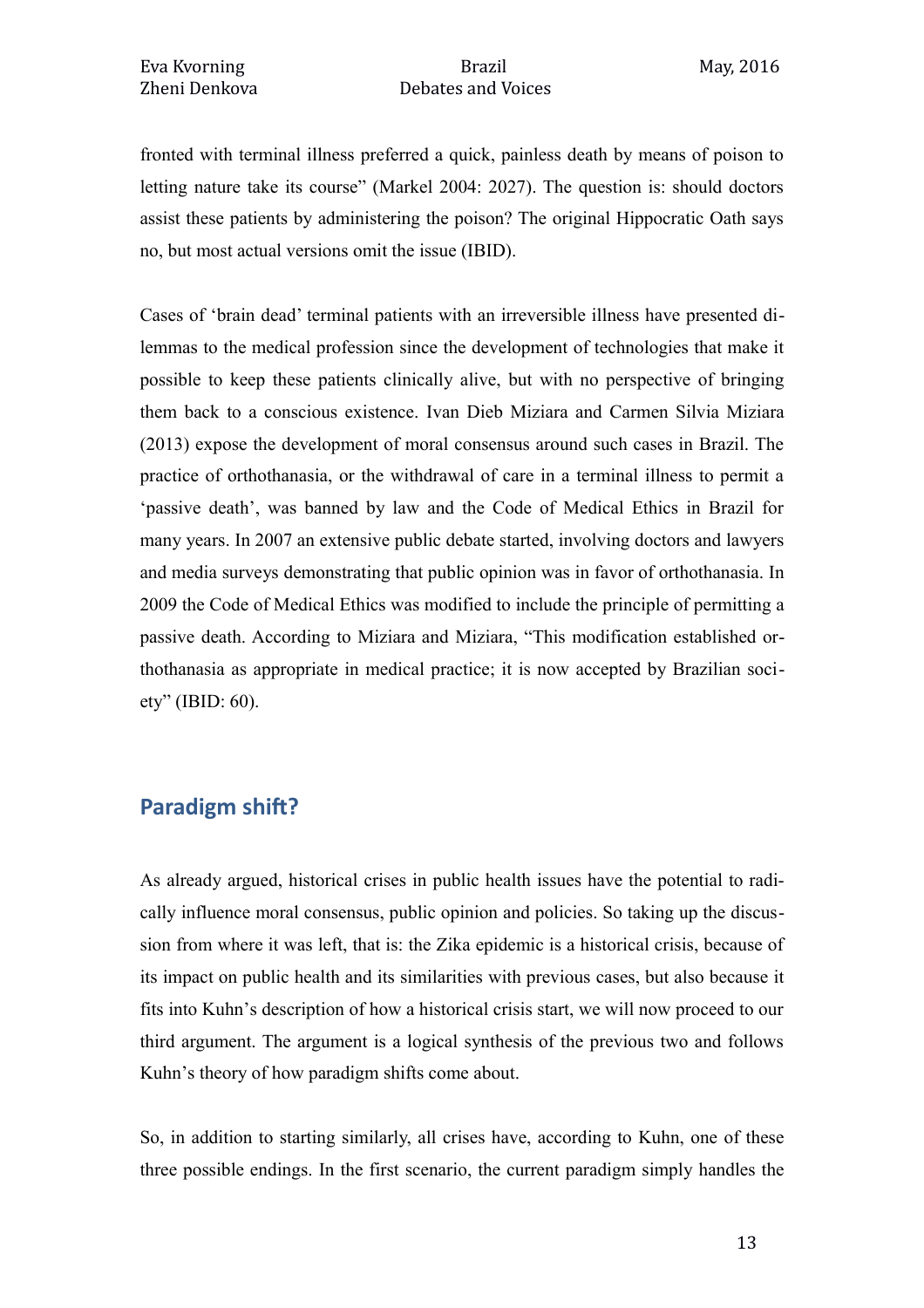crisis and all goes back to normal. In the second case, the anomaly at hand persists and it is left to be resolved at a later moment (Kuhn 1970: 84). These two outcomes of the historical crisis will be taken into account in the last part of this paper, their probability will be commented, exemplified and evaluated. The third outcome is the one providing the basis for the paper's main argument. It states that when the current paradigm cannot explain the historical crisis, then a new candidate for a paradigm emerges and there is an ensuing battle over its acceptance (IBID). It is important to stress that a paradigm is declared invalid only if an alternate candidate is available to take its place, which goes to say that this is not a cumulative process, but quite the opposite a revolutionary process where all the fundamentals of the leading paradigm are replaced by new ones. Given the conditions, mentioned earlier in this paper, we argue that a paradigm shift is highly probable. Understanding the state of the current paradigm and treating the anomaly as a potential historical crisis, the outcome of the debate, created by this crisis, could predominantly lead to a radical change in the paradigm. The paradigm will not be simply stretched or changed in its intrinsic characteristics, it will be replaced by a new one. Based on experience from the rest of the world, the candidate for a new paradigm is of course the legalization of abortion altogether. As Kuhn predicts, not only should a new candidate be in place, but there will also be a battle, especially because of the strong opposition coming from the already established community. Replacing a century old paradigm is not an easy task and as we have earlier shown - there have been a few battles with different agents and factors already. Of course, there have been other critical moments in the history of the abortion debate in Brazil where a paradigm shift did not occur, even though all conditions were met. The difference in the current situation is that the Zika virus and microcephaly epidemic create a highly urgent public health crisis with enormous consequences for the Brazilian society. In other words, a crisis powerful enough to historically become the agent of a paradigm shift in moral consensus on abortion in the Brazilian society and with it leading to a change in public opinion and legislation. We believe that this is a historical moment in the development of the abortion debate in Brazil.

Bearing in mind the development of the Zika epidemic and the ever changing abortion debate in Brazil and the constraints of Kuhn's theory, which is mainly the fact that it does not give us tools to measure the significance and potential of the historical crisis,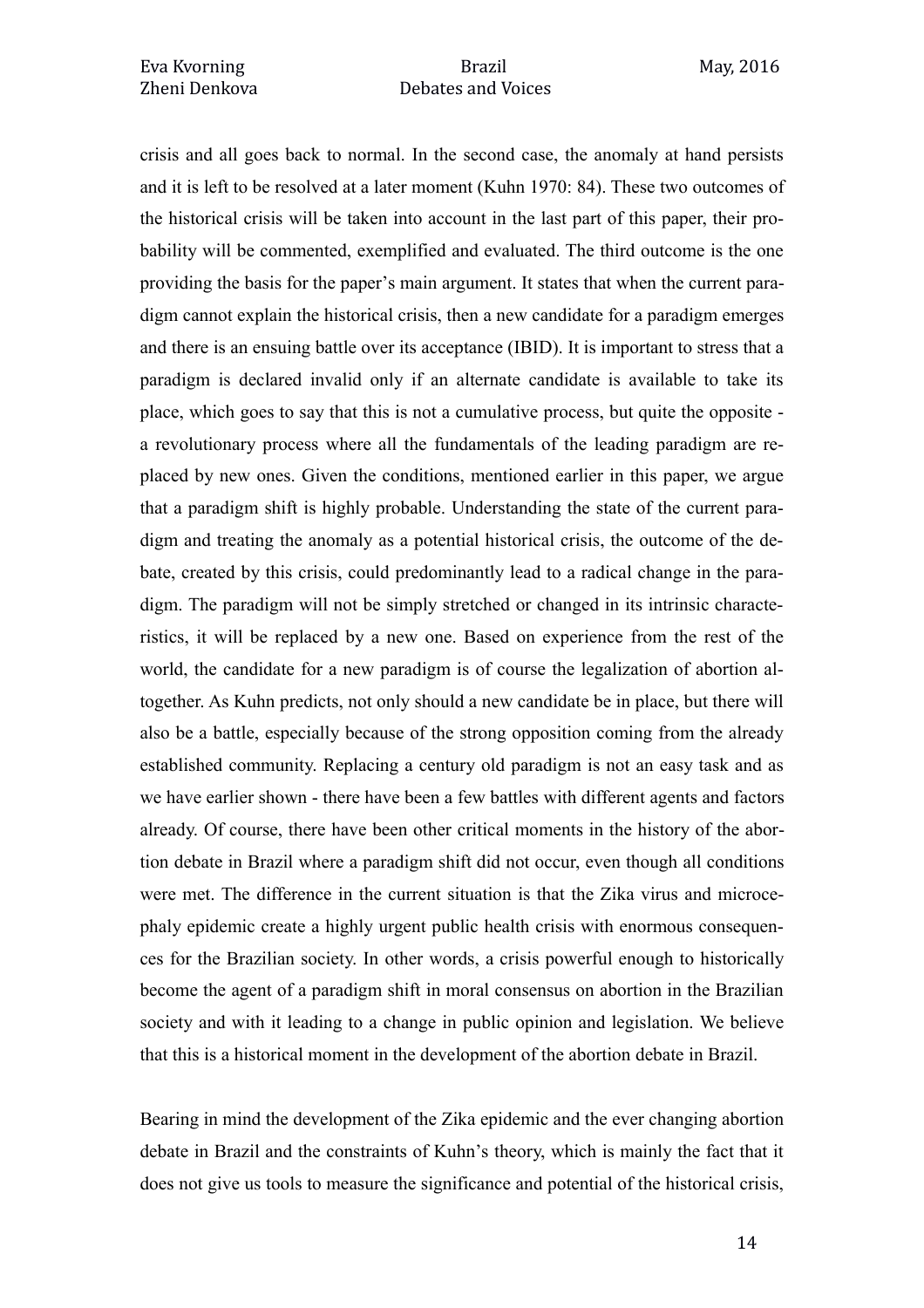we conclude with the bold hypothesis that a paradigm change will come about as a result of this complex situation. Due to the scope of this paper, we cannot immerse ourselves in the day-to-day changing debate, the myriad of agents and factors that also play a role and thereby evaluate the complexity of the entire situation. Nevertheless, we will make sure that all outcomes according to the theory are taken into account. Therefore, in the following we will mention and discuss other possible ways for the crisis to end.

### **Other Possible Outcomes**

Combining Kuhn's *other* ideas on how a historical crisis might end, and seeking inspiration from the historical development of the abortion debate in different places around the world, the following will suggest other possible outcomes from the debate on abortion in Brazil anno 2016. Furthermore, their probability will be evaluated.

As mentioned earlier in this paper, Kuhn states that: "Sometimes, normal science ultimately proves able to handle the crisis-provoking problem despite the despair of those who have seen it as the end of the existing paradigm" (Kuhn 1970: 84). Consequently, the historical crisis in such situations does not lead to a revolution, and thereby to a paradigm shift, but by stretching the rules, the existing paradigm adapts to the crisis. Everything goes back to normal and the paradigm proves durable and even stronger. The defenders of the paradigm, the members of the established community, are pleased to see the paradigm handling the crisis. Included in this first possible outcome of a historical crisis, the following three developments regarding the abortion debate in Brazil can be suggested.

Firstly, a vaccine for the Zika virus could be developed - that outcome would please decision-makers, the religious authorities and of course the individual pregnant women. The upcoming Olympic Games will no longer cause worries and everything will fall back into place. Alas, experience tells us that developing a new vaccine might take a significant amount of time, especially before it is prepared and tested for the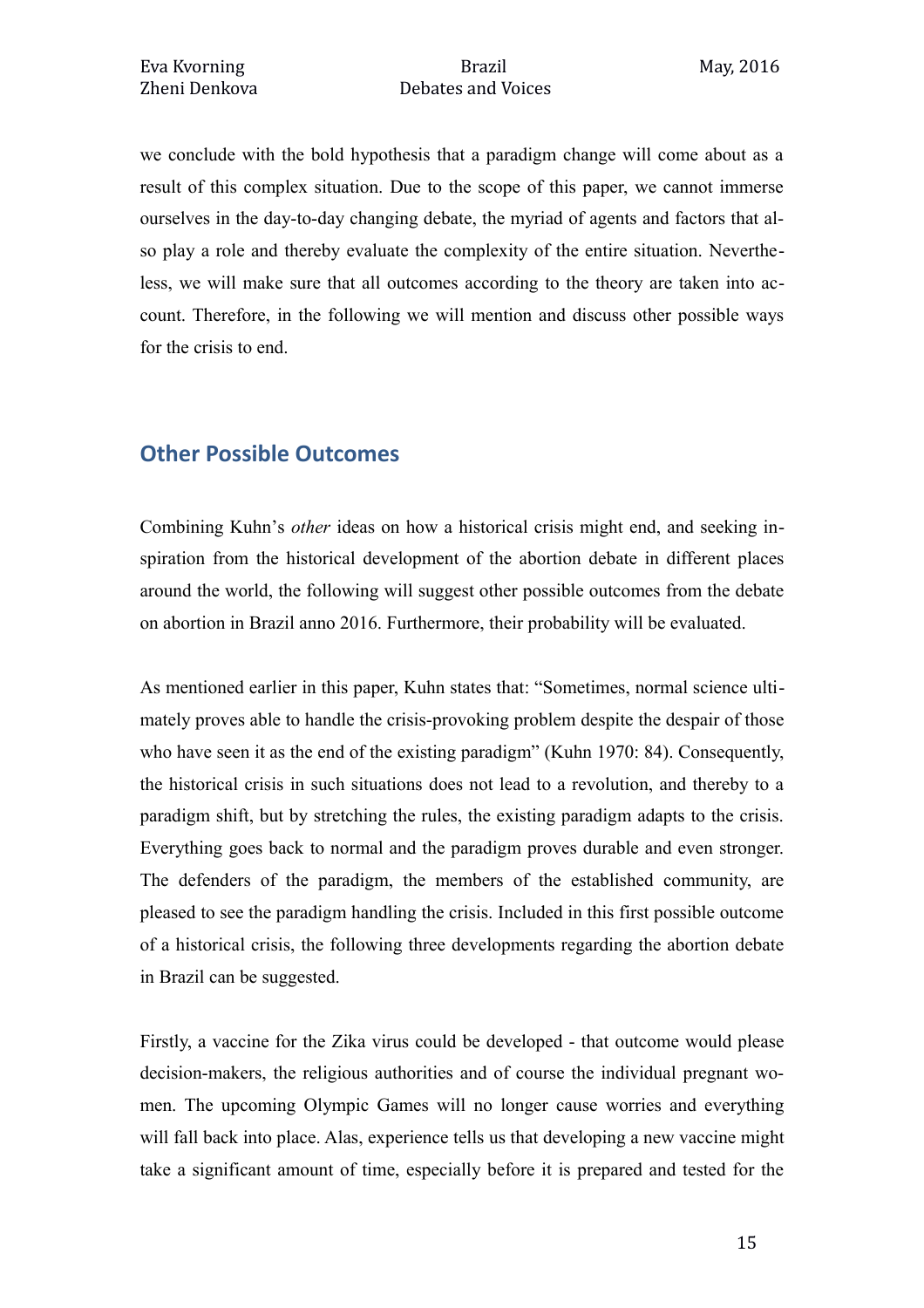whole population to use. It took approximately 10 years for the vaccine for rubella to be developed and perfected so it could be used by everyone in the USA (Plotkin 2006: 164). Of course, a vaccine for the Zika virus could be developed a lot faster given the advancement of science since the 1960s and the urgency of the situation. We do not claim to know how fast a vaccine could be made, but judging from past experiences as the one mentioned above, this outcome seems to be quite improbable at the current moment.

Secondly, by stretching the rules of the paradigm, microcephaly could be added to the list of medical indications for legal abortion, as it was the case with anencephaly in 2012. Two main constraints, however, could prevent this outcome. One constraint lies in current diagnostic methods, as it is impossible to find out early in the pregnancy whether the fetus has microcephaly or not.

The fact that a fetus has microcephaly is often not apparent until late in the pregnancy (ultrasounds often can't detect the condition until well into the second trimester) or after birth (when doctors measure the circumference of the baby's head). Sometimes babies born with normal heads can acquire microcephaly later, through a subsequent brain injury or infection (Belluz 2016).

Another main constraint has to do with the fact that the Brazilian legal system is very slow to respond adequately to urgent public health crises: it took 8 years of legal court battle to add anencephaly to the list of indications allowing legal abortion (Barroso 2014: 277-278).

Thirdly, the practice of abortion could be changed, while the laws stay the same. For example, the society becomes more tolerant towards abortion, so that even though illegal, it is not actually punished and condemned. This idea is based on the way the abortion debate has developed in Switzerland. Abortion was first legalized in 2002 by way of referendum (UN 2002: 86-87), after its criminal prohibition had ceased to be observed for some time, since the early 1970s abortion was technically illegal but widely practiced and accepted (IBID). Nevertheless, this outcome seems improbable,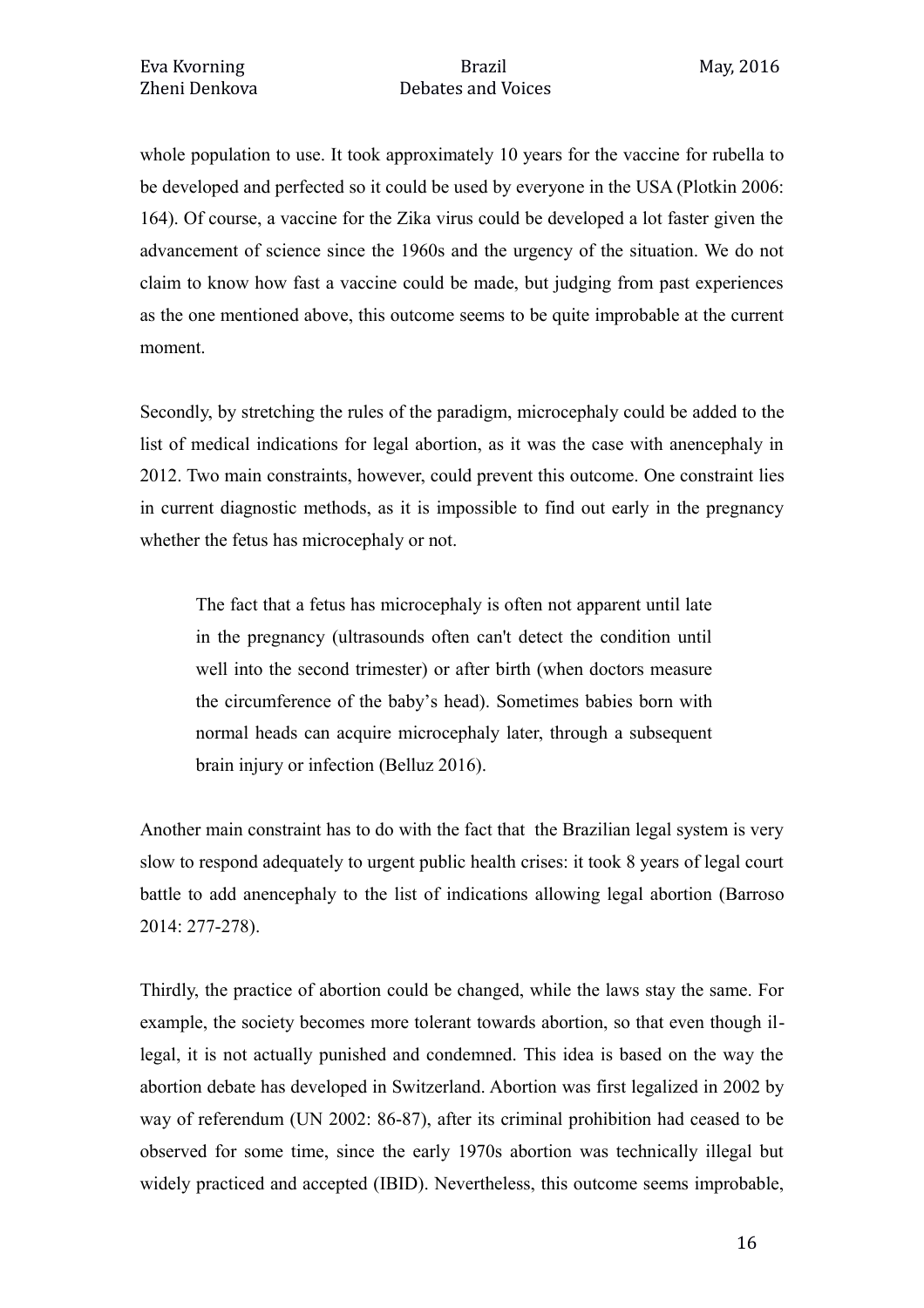due to the strong religious ties of the Brazilian people  $-71.2\%$  of the population state that they are members of a church or religious organization (WVS 2014). In fact, two fundamentally implacable attitudes towards legalization of abortion hold their positions: First, the Women's Rights Movements that claim freedom for the pregnant woman to decide whether or not the basic rights of daily bread, shelter and clothing are secured for her and the child, so they can live a decent life. Second, the religious formations, especially Catholic and Pentecostal claim the inviolable right to life for every living creature from the moment of conception. Both antagonistic groups have forceful participitants, and as this is a matter of moral and ethics, laws may be altered in the light of acknowledged threats such as Zika induced microcephaly, but the dispute will probably never reach a final consensus.

These three possible outcomes, and many others not mentioned here, are variants of the first way that a historical crisis might end, namely as being explained and appropriated by the current paradigm.

According to Kuhn, another outcome of a historical crisis is the following:

[...] the problem resists even apparently radical new approaches. [...] no solution will be forthcoming in the present state of their field. The problem is labeled and set aside for a future generation with more developed tools (1970: 84).

Here, understanding and handling the crisis with the current knowledge and experience is not possible and as a result the problem is put on hold and left to be resolved at a later stage. In the case of the Zika epidemic and the microcephaly cases that would mean to ignore their existence, for example because the scientists cannot develop a vaccine. Furthermore, the affected have been chiefly poor and uneducated women in already ignored areas in Brazil, and taking the whole Brazilian population into account, the affected percentage is not very big. Aditionally, since the Zika flu is transmitted through mosquitos, it is a seasonal problem and the summer has already ended in these areas of the world. Lastly, the media outlets could ignore the problem,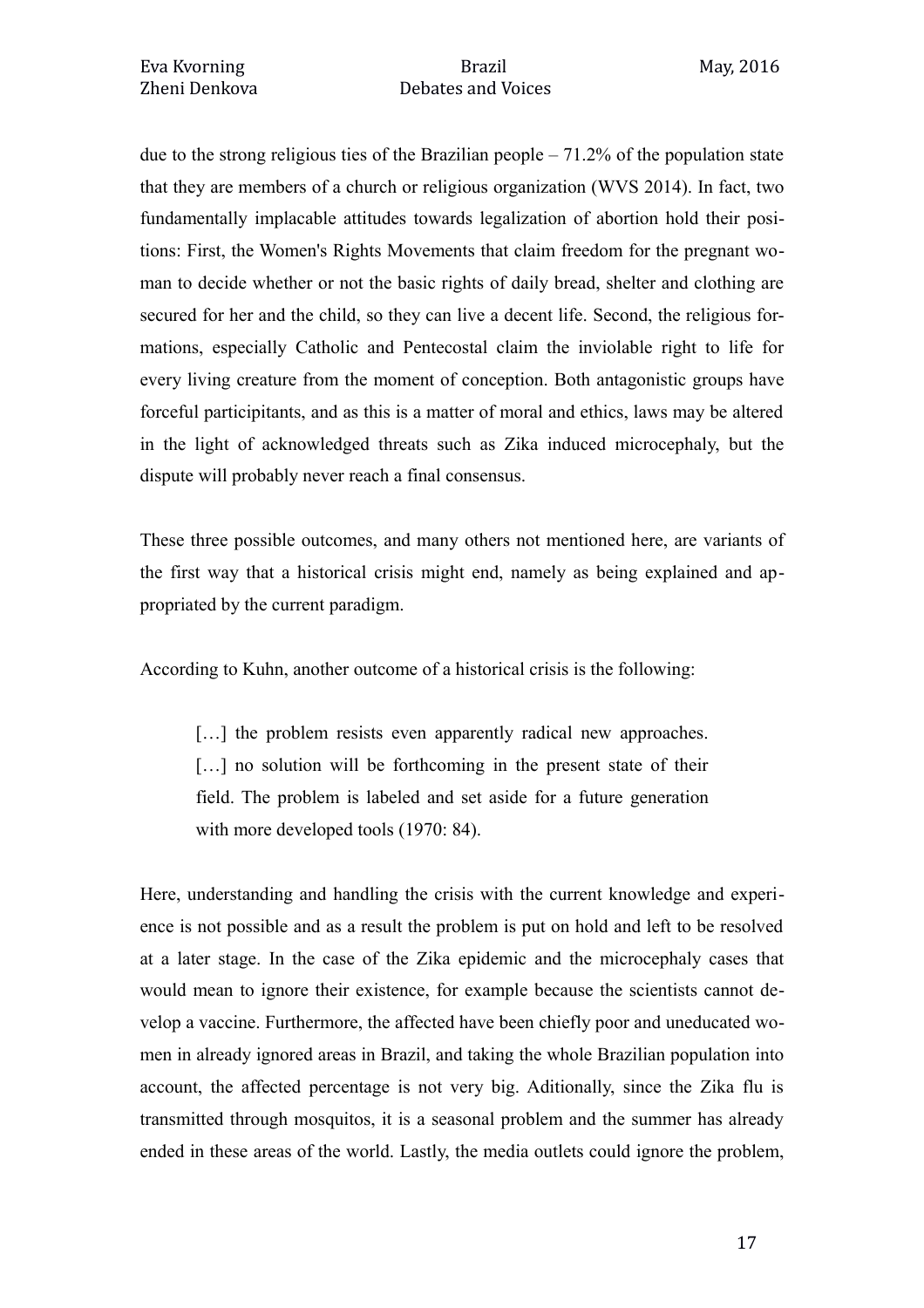intentionally as a political agenda or simply because there are new scandals coming up and stealing the spotlight from the Zika virus.

We consider this outcome rather improbable, because the virus will ultimately spread to the middle-class and influential women, not just the poor and non-influential population, and more importantly - it might spread throughout the whole world, so there is a lot of international pressure on Brazil to deal with it, especially since the Olympic Games will take place in Rio de Janeiro a few months from now.

Since new information is appearing every day and since countless actors and factors are influencing the abortion issue in Brazil, a variety of outcomes can be expected. Throughout this paper, we have argued that the Zika epidemic and the resulting microcephaly could lead to a paradigm shift in the way abortion is regarded in the Brazilian society. A paradigm shift in the moral consensus of the society would lead to a paradigm shift in the official public opinion and that would lead to a new legislation on abortion.

## **Concluding Remarks**

In conclusion, the possible outcomes of the highly topical abortion debate in Brazil anno 2016 are numerous and this paper has argued strongly for one of them to prevail the others. Whether or not the Zika epidemic could act as the crisis that would trigger a change in the abortion debate in Brazil has been analyzed using Thomas Kuhn's theory about paradigm shifts combined with Miziara and Miziara's concept of moral consensus. The probability of a paradigm shift occurring was then argued and evaluated based on three main points. First, the highlights of the historical context and development of the abortion debate in Brazil were presented and commented in order to better understand the current state of the question on abortion in the society and legislative system in Brazil. Building upon that, the second point argued that the Zika epidemic could be treated as a historical crisis following Kuhn's theory. Here, three empirical cases of earlier public health issues with an enormous impact on the society's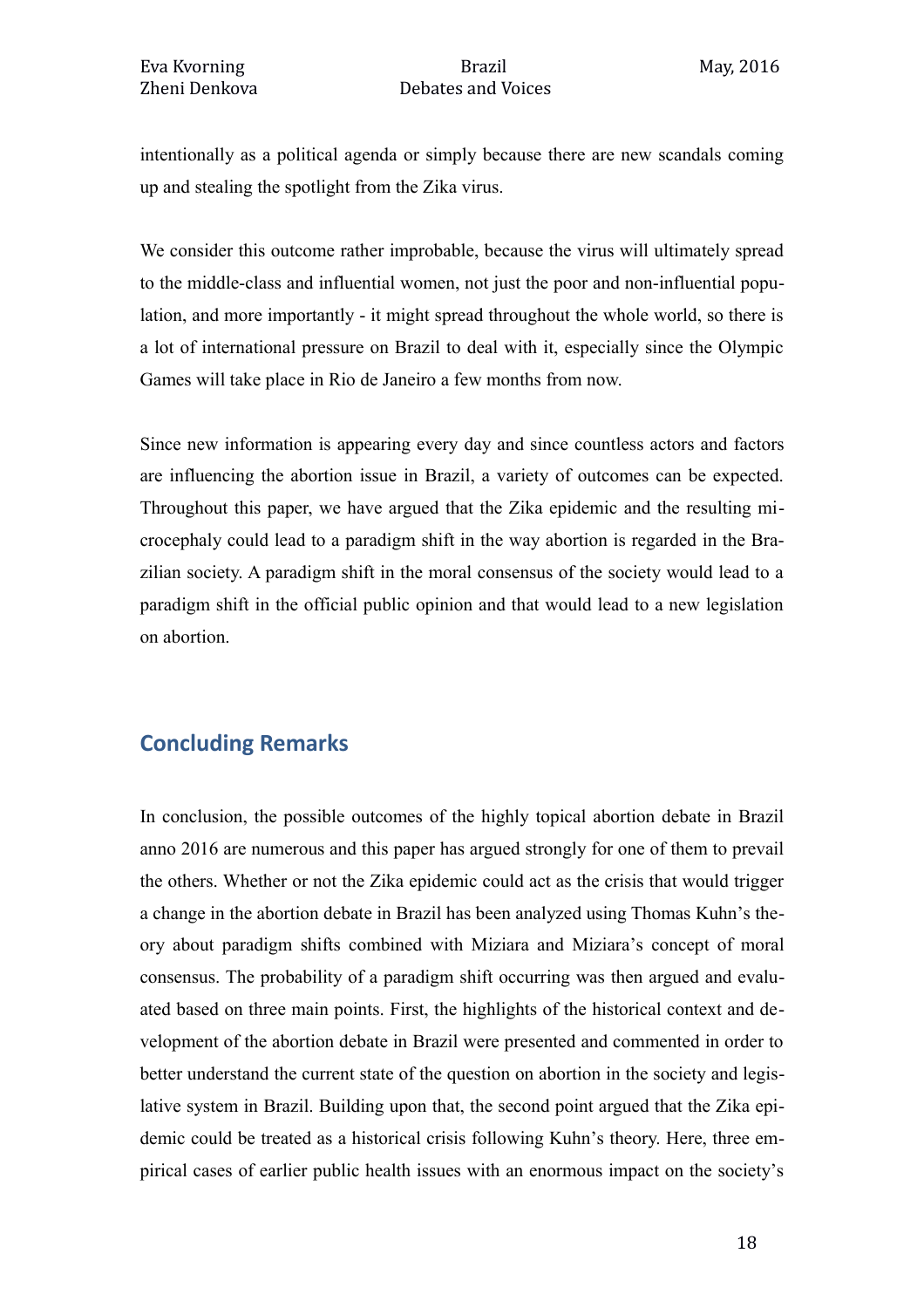#### Eva Kvorning Brazil May, 2016 Zheni Denkova Debates and Voices

opinion and policies were used as evidence - the yellow fever outbreak in Rio de Janeiro in 1850 that led to the prohibition of slave trade, the rubella outbreak in the UK that led to the legalization of abortion in 1967 and the advancement of technology that put doctors in a dilemma that led to orthothanasia in 2012. The third and most poignant point in this paper is the logical synthesis of the aforementioned and it follows Kuhn's theory on how a historical crisis can provoke a paradigm shift - it has been argued that the Zika epidemic really does have the potential to trigger a change in the current paradigm on abortion and with it a change in the moral consensus in the Brazilian society.

Subsequently, other possible outcomes of the debate were presented and evaluated, all derived from other aspects of Kuhn's theory and all of these were supported by earlier historical developments of the abortion debate in other countries. The outcome suggesting that the current paradigm might handle the crisis is backed by three possible ways and exemplified with cases from USA, Brazil and Switzerland. The outcome implying that the crisis would be ignored and left out is consequently evaluated as less probable given the dimensions of the epidemic and the pressure from within and outside Brazil. It has been the goal of this paper to argue that a paradigm shift in the abortion debate in Brazil very likely could occur while maintaining other possible outcomes and taking as many factors into consideration as possible. Given the methodological considerations of the theory as being generalist, as well as the scope and time frame of this paper, together with the rapid changes in the day-to-day debate, the limitations of the paper have been recognized and taken into account.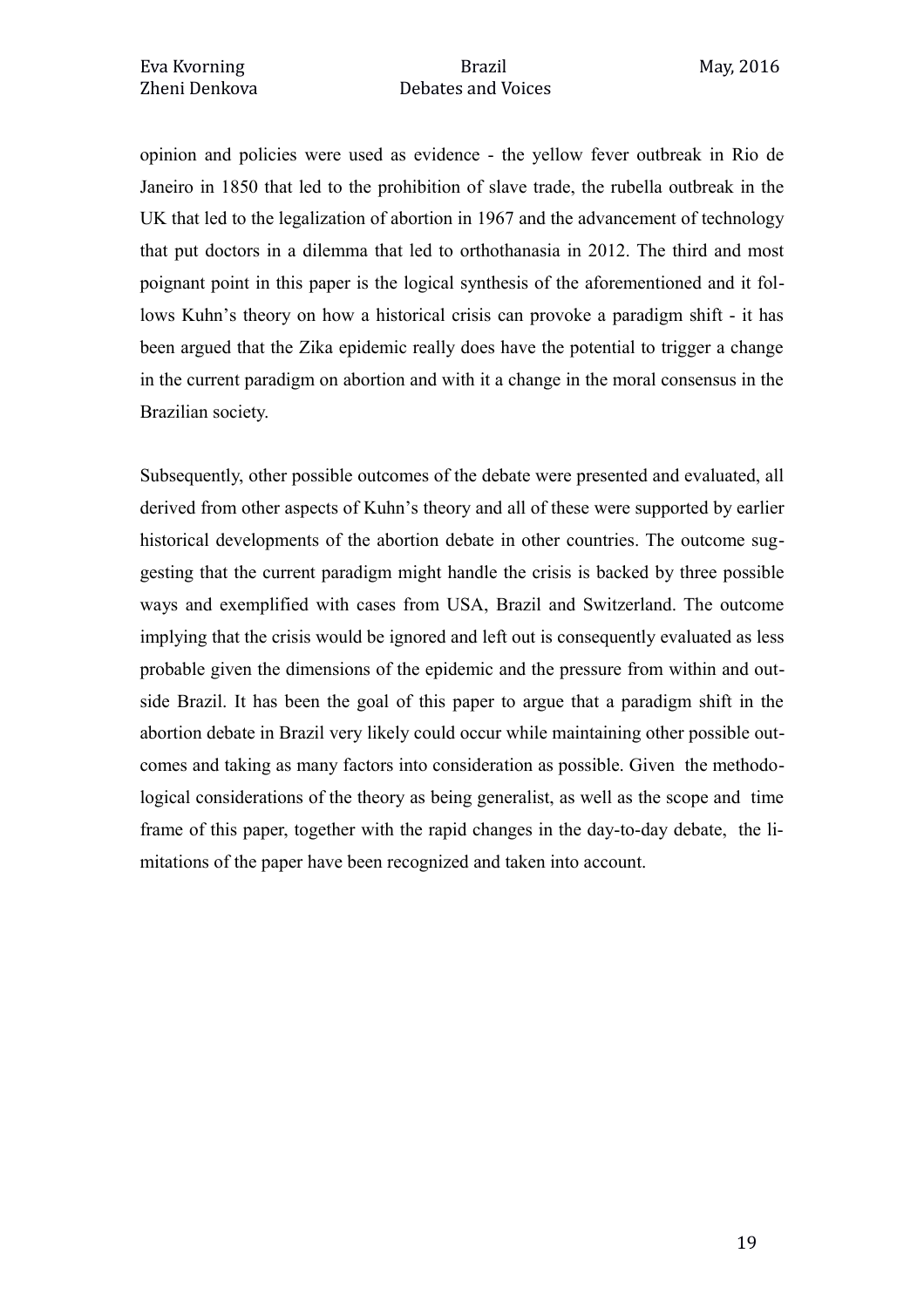## **Bibliography**

Barros, Andréa; Santa Cruz, Angélica & Sanches, Neuza. n.d.*"Nós fizemos aborto" Mulheres de três gerações enfrentam a lei, o medo e o preconceito e revelam suas experiências.*<http://veja.abril.com.br/idade/educacao/pesquise/aborto/1513.html> 18. Apr. 2016.

Barroso, Luís Roberto. 2014. Bringing Abortion into the Brazilian Public Debate: Legal Strategies for Anencephalic Pregnancy. In: Rebecca J. Cook, Joanna N. Erdman, & Bernard M. Dickens (eds.). *Abortion Law in Transnational Perspective: Cases and Controversies.* Philadelphia.: University of Pennsylvania Press. 258-278.

Belluz, Julia. 2016. *The rare birth defect that's triggering panic over the Zika virus, explained.* [http://www.vox.com/2016/1/28/10861094/microcephaly-zika-virus-birth](http://www.vox.com/2016/1/28/10861094/microcephaly-zika-virus-birth-defect-pregnancy)[defect-pregnancy](http://www.vox.com/2016/1/28/10861094/microcephaly-zika-virus-birth-defect-pregnancy)*.* 18. Apr. 2016.

*Catholic News Agency*. 2016. [http://www.catholicnewsagency.com/news/full-text-of](http://www.catholicnewsagency.com/news/full-text-of-pope-francis-in-flight-interview-from-mexico-to-rome-85821/)[pope-francis-in-flight-interview-from-mexico-to-rome-85821/](http://www.catholicnewsagency.com/news/full-text-of-pope-francis-in-flight-interview-from-mexico-to-rome-85821/) 18. Apr. 2016.

Correa, S. 2010. Brazil: One of the abortion front lines. *Reproductive Health Matters*, 18(36): 111-117.

Fonseca, Helena. 2016. *A rubeola levou à legalizacão do aborto no Reino Unido. O zika fará o mesmo no Brasil?* O Globo*.* 

[http://epoca.globo.com/vida/noticia/2016/02/rubeola-levou-legalizacao-do-aborto-no](http://epoca.globo.com/vida/noticia/2016/02/rubeola-levou-legalizacao-do-aborto-no-reino-unido-o-zika-fara-o-mesmo-no-brasil.html)[reino-unido-o-zika-fara-o-mesmo-no-brasil.html.](http://epoca.globo.com/vida/noticia/2016/02/rubeola-levou-legalizacao-do-aborto-no-reino-unido-o-zika-fara-o-mesmo-no-brasil.html) 18. Apr. 2016.

*HRW – Human Rights Watch*. 2009. <https://www.hrw.org/news/2009/03/31/abortion#Brazil>. 18. Apr. 2016.

Htun, Mala. 2003. *Sex and the State: Abortion, Divorce, and the Family Under Latin American Dictatorships and Democracies*. Cambridge: Cambridge University Press.

*IBGE*. n.d. [http://www.sidra.ibge.gov.br/bda/tabela/protabl.asp?](http://www.sidra.ibge.gov.br/bda/tabela/protabl.asp?c=5524&z=p&o=24&i=P)  $c=5524&z=p&c=24&i=P.$  18. Apr. 2016.

Kirchgaessner, Stephanie. 2015. *Pope Francis defends church's opposition to artificial contraception*. The Guardian. [http://www.theguardian.com/world/2015/jan/16/pope-francis-catholic-church](http://www.theguardian.com/world/2015/jan/16/pope-francis-catholic-church-contraception)[contraception](http://www.theguardian.com/world/2015/jan/16/pope-francis-catholic-church-contraception) 18. Apr. 2016.

Kodama, Kaori. 2008. O doutor Audouard em Barcelona (1821) e a repercussão de sua tese sobre a febre amarela no Brasil. *Revista Latinoamericana De Psicopatologia Fundamental.* 11(4): 805-817.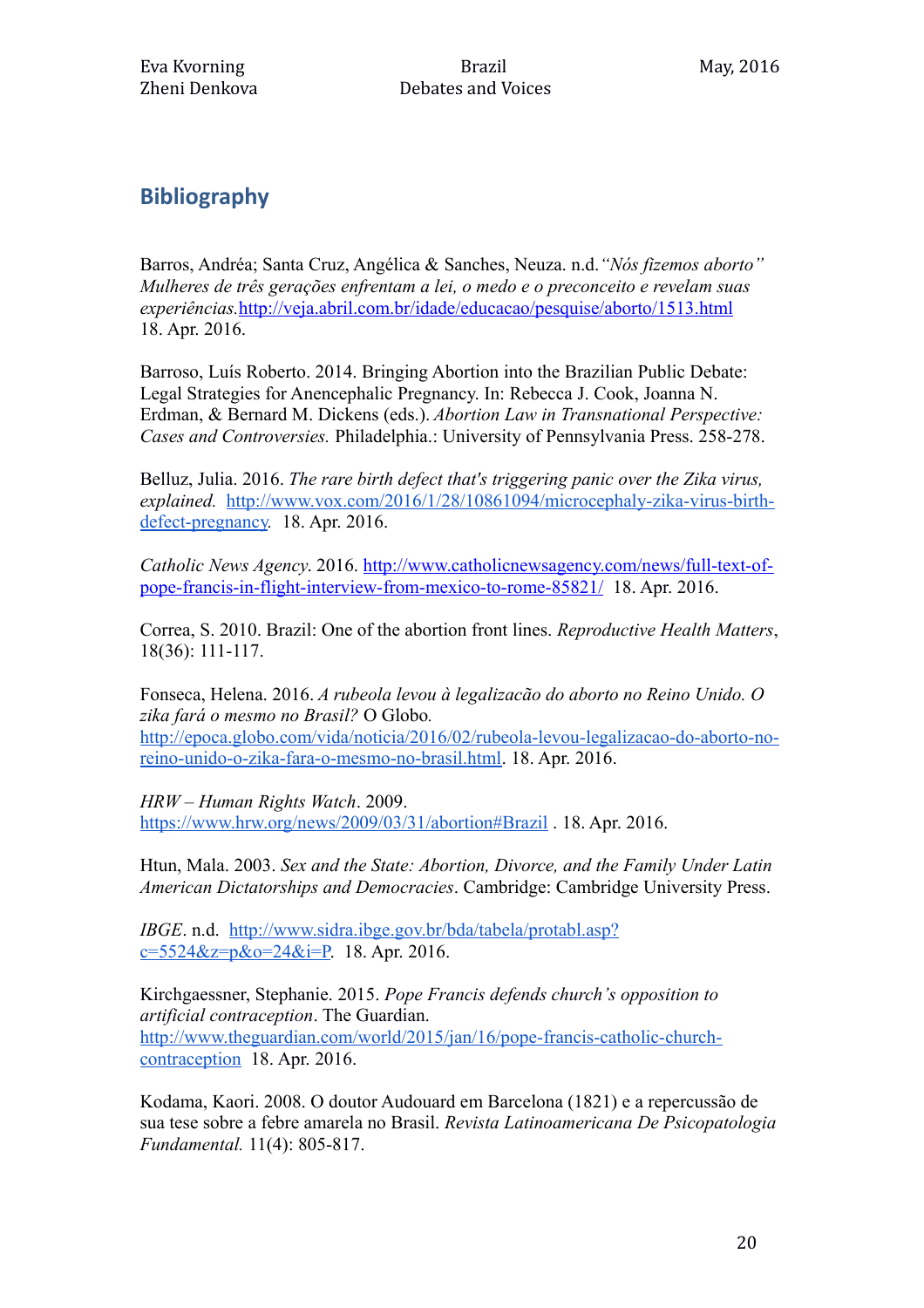Kuhn, Thomas S. 1970. *The Structure of Scientific Revolutions*. London: The University of Chicago Press.

Löwy, Ilana. 2016. *Zika and Microcephaly: Can We Learn from History?* Anthropology Now. [http://anthronow.com/online-articles/zika-and-microcephaly](http://anthronow.com/online-articles/zika-and-microcephalyhttp://anthronow.com/online-articles/zika-and-microcephaly) 18. Apr. 2016.

Markel, Howard. 2004. I Swear by Apollo — On Taking the Hippocratic Oath. *New England Journal of Medicine.* 350(20): 2026-2029.

Marshall, Gordon (ed.). 1994. *The Concise Oxford Dictionary of Sociology.* USA.: Oxford University Press.

*Medical Dictionary.* n.d. [http://medical-dictionary.thefreedictionary.com/induced+abortion.](http://medical-dictionary.thefreedictionary.com/induced+abortion) 18. Apr. 2016.

*Ministry of Health in Brazil*. n.d. [http://portalsaude.saude.gov.br](http://portalsaude.saude.gov.br/) . 18. Apr. 2016.

Miziara, Ivan Dieb & Galego Miziara, Carmen S. M. 2013. Moral consensus theory: paradigm cases of abortion and orthothanasia in Brazil. *Indian Journal of Medical Ethics*, 10(1): 58-61.

Neto, Andrei; Chade, Jamil; Monteiro, Tânia & Peron, Isadora. 2016. *Contra microcefalia, ONU pede liberação do aborto na América Latina.* Folha Política. [http://www.folhapolitica.org/2016/02/contra-microcefalia-onu-pede-liberacao.html.](http://www.folhapolitica.org/2016/02/contra-microcefalia-onu-pede-liberacao.html) 18. Apr. 2016.

Ogland, Curtis P., & Verona, Ana Paula. 2011. Religion and Attitudes toward Abortion and Abortion Policy in Brazil. *Journal for the Scientific Study of Religion*. 50(4): 812- 821.

*Oxford Dictionaries.* n.d. [http://www.oxforddictionaries.com/definition/english/paradigm.](http://www.oxforddictionaries.com/definition/english/paradigm) 18. Apr. 2016

Pajares, Frank n.d. *The structure of Scientific revolutions by Thomas Kuhn: A synopsis on the original by Professor Frank Pajares.* Philosopher's Web magazine. <https://www.uky.edu/~eushe2/Pajares/kuhnsyn.html> 18. Apr. 2016.

Peard, Julyan G. 1999. *Race, place, and medicine, the idea of the tropics in nineteenth-century Brazilian medicine.* Durham: Duke University Press.

Plotkin, Stanley A. 2006. The History of Rubella and Rubella Vaccination Leading to Elimination. *Oxford Journals: Medicine & Health: Clinical Infectious Diseases.* 43(3): 164-168.

United Nations. 2002. *World Population Monitoring, 2002: Reproductive Rights and Reproductive Health.* Population Division: 86-87.